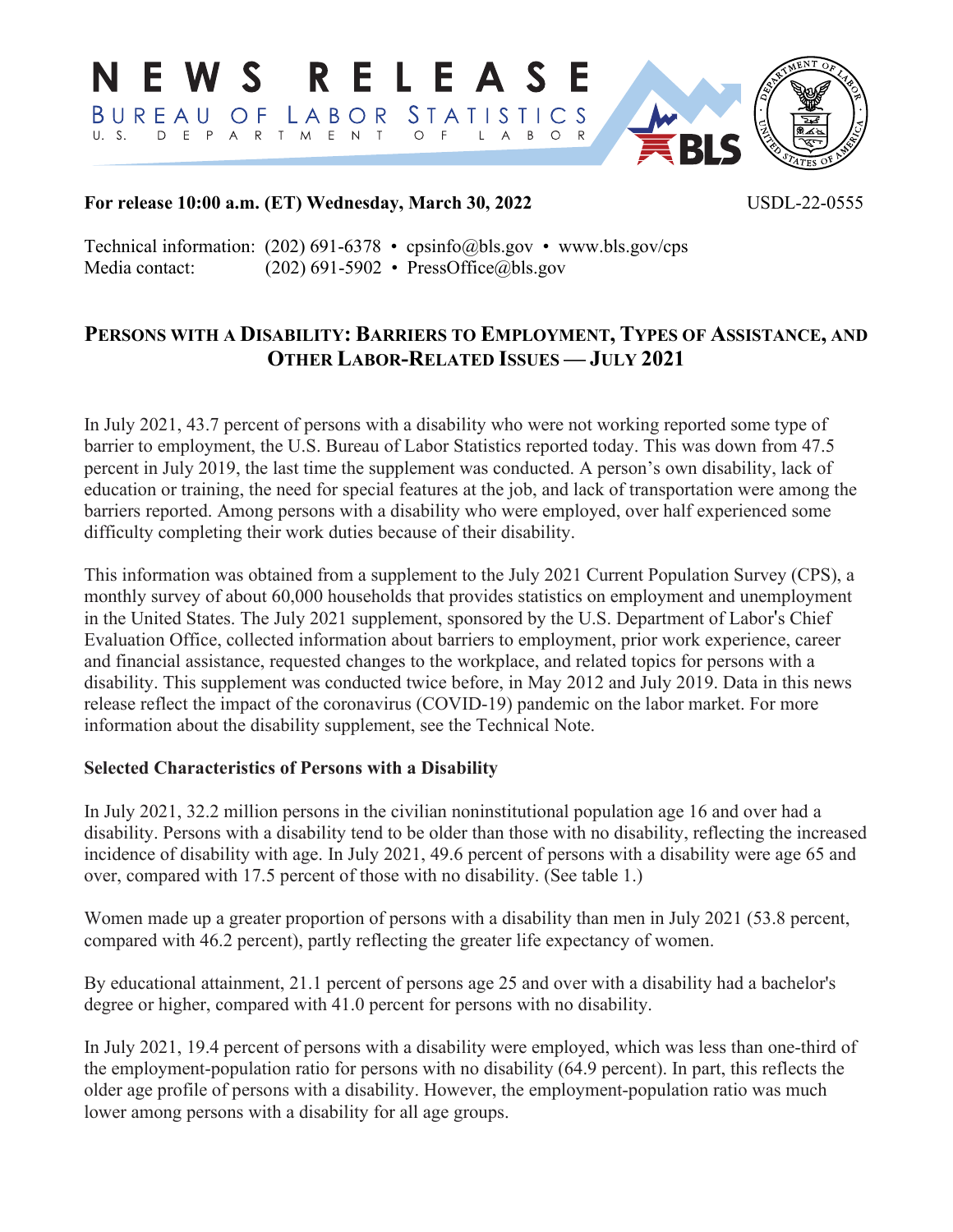# **Barriers to Employment**

In July 2021, 43.7 percent of those with a disability who were not employed (that is, persons who were either unemployed or not in the labor force) reported at least one barrier to employment. This was 3.8 percentage points lower than the proportion in July 2019 (47.5 percent). When asked to identify barriers they had encountered, most reported that their own disability was a barrier to employment in July 2021 (78.9 percent). Other barriers cited included lack of education or training (12.0 percent), the need for special features at the job (10.5 percent), and lack of transportation (10.3 percent). (See tables 2 and 3.)

Among those who were not employed, a greater proportion of persons ages 16 to 64 reported a barrier to employment in July 2021 than did those age 65 and over (67.9 percent and 26.1 percent, respectively). This may reflect the fact that older workers are, in general, less likely to participate in the labor force. Men with a disability who were not employed were more likely to report a barrier to employment than their female counterparts (45.5 percent versus 42.3 percent).

Among persons with a disability age 25 and over, 31.0 percent of persons with a bachelor's degree or higher who were not employed reported a barrier to employment, compared with 50.4 percent of those with less than a high school diploma.

For all major demographic groups, the share of not employed persons with a disability who reported a barrier to employment was lower in July 2021 than in July 2019.

## **Prior Work Experience**

Among persons with a disability who were not in the labor force in July 2021 (that is, neither employed nor unemployed), 87.1 percent had worked previously. This figure is lower than in July 2019 (88.6 percent). A person's disability status was established at the time of the survey; their previous work experience may have occurred at a time when they did not have a disability. (See table 4.)

In July 2021, women with a disability who were not in the labor force were more likely than their male counterparts to have worked previously (87.9 percent versus 86.1 percent).

The proportion of persons with a disability who were not in the labor force but had prior work experience increased with age. In July 2021, 21.1 percent of persons ages 16 to 24 had worked before, compared with 97.3 percent of those age 65 and over.

Individuals with a disability who had higher levels of educational attainment were more likely to have had work experience. Of those age 25 and over with a bachelor's degree or higher, 96.3 percent had worked before, compared with 83.5 percent of those with less than a high school diploma.

## **Career Assistance Programs**

In July 2021, 5.7 percent of persons with a disability reported using some type of career assistance program within the past 5 years to help them prepare for work or advance on the job. This figure is down from 6.5 percent in July 2019. Career assistance sources include State Vocational Rehabilitation agencies and other job assistance programs. (See table 5.)

Persons with a disability who were unemployed (that is, actively looking for work) at the time of the survey were more likely than those who were employed or not in the labor force to have used some type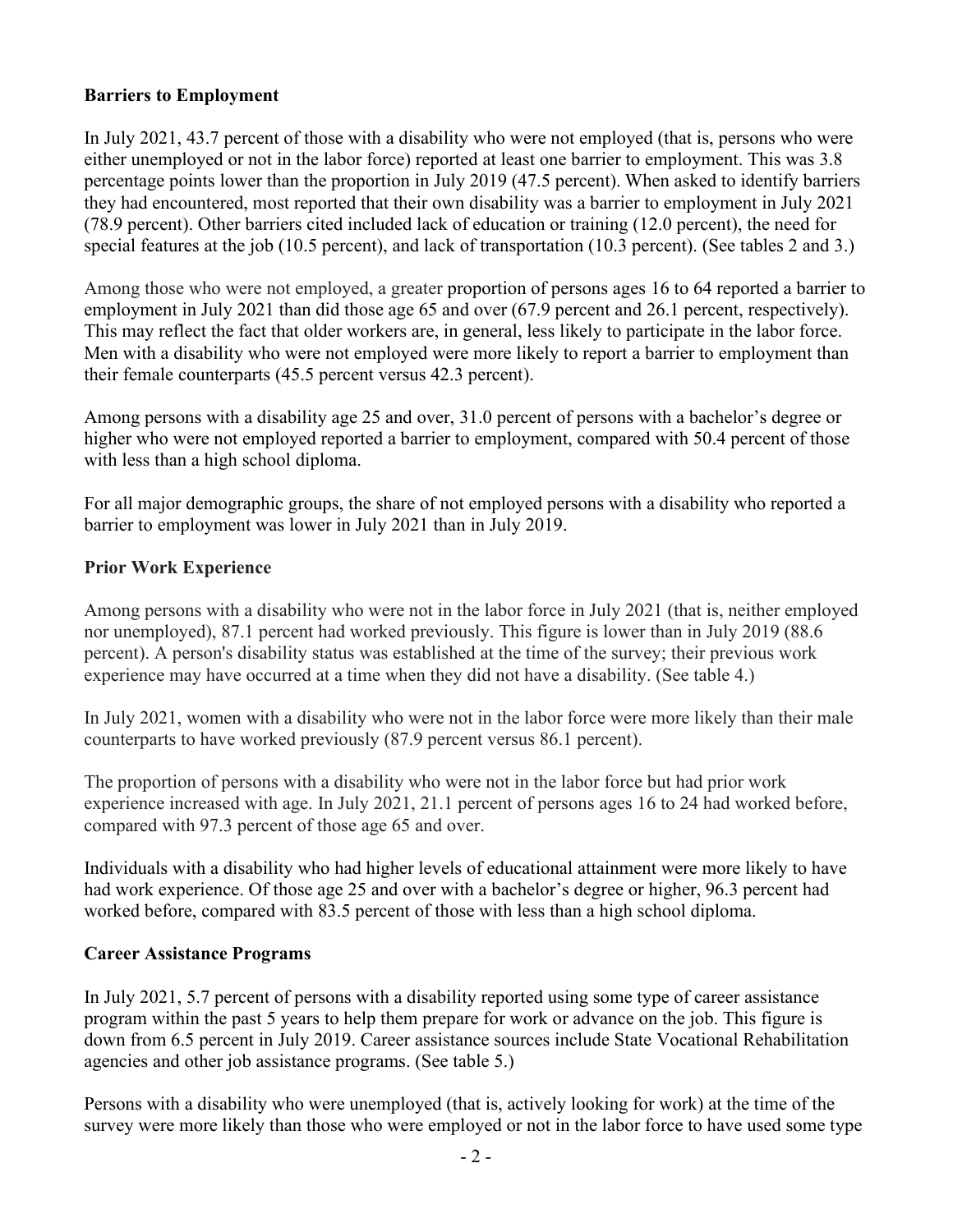of career assistance. In July 2021, 24.0 percent of unemployed persons with a disability reported using a career assistance program, compared with 7.9 percent of employed persons with a disability and 4.5 percent of those not in the labor force.

Persons with a disability ages 16 to 64 were much more likely to have used a career assistance program than those age 65 and over (9.6 percent versus 1.8 percent).

# **Financial Assistance Programs**

In July 2021, 56.8 percent of persons with a disability received financial assistance within the past year from one or more of the following sources: Workers Compensation, Social Security Disability Income, Supplemental Security Income, Veterans Disability compensation, disability insurance payments, Medicaid, Medicare, and other payments or programs. (See table 6.)

Among persons with a disability in July 2021, those who were employed were least likely to have received some type of financial assistance within the past year (23.8 percent). Of those with a disability who were unemployed, 48.5 percent received assistance from at least one of the financial assistance programs listed above, compared with 65.3 percent for those not in the labor force. (Differences in use of financial assistance among those with a disability reflect a variety of factors such as age, work history, or program eligibility requirements.)

Some financial assistance programs include work limitations in order to establish or maintain program eligibility. In July 2021, 93.4 percent of those who received financial assistance within the past year reported that the program(s) they used did not cause them to work less than they otherwise would have. This figure is up from 91.7 percent in July 2019.

## **Difficulty Completing Work Duties**

More than half of employed persons with a disability reported that their disability caused some difficulty in completing their current work duties in July 2021—28.5 percent reported a little difficulty in completing work duties, 20.4 percent reported moderate difficulty, and 6.9 percent reported severe difficulty. In July 2021, 44.2 percent of employed persons with a disability had no difficulty completing their current work duties. (See table 7.)

Among employed persons with a disability, those age 65 and over were less likely to report that they had some difficulty completing their work duties than were those ages 16 to 64—47.5 percent versus 57.4 percent. In July 2021, 59.7 percent of women and 52.4 percent of men reported some difficulty completing work duties due to their disability.

# **Requesting Changes in the Workplace**

According to the July 2021 data, employed persons with a disability were more likely to have requested a change in their current workplace to do their job better than were those with no disability (14.5 percent and 6.7 percent, respectively). Such changes included new or modified equipment; physical changes to the workplace; policy changes to the workplace; changes in work tasks, job structure, or schedule; changes in communication or information sharing; changes to comply with religious beliefs; accommodations for family or personal obligations; training; or other changes. Among workers with a disability, 15.6 percent of those ages 16 to 64 had requested a change in their current workplace, compared with 8.4 percent of those age 65 and over. (See table 8.)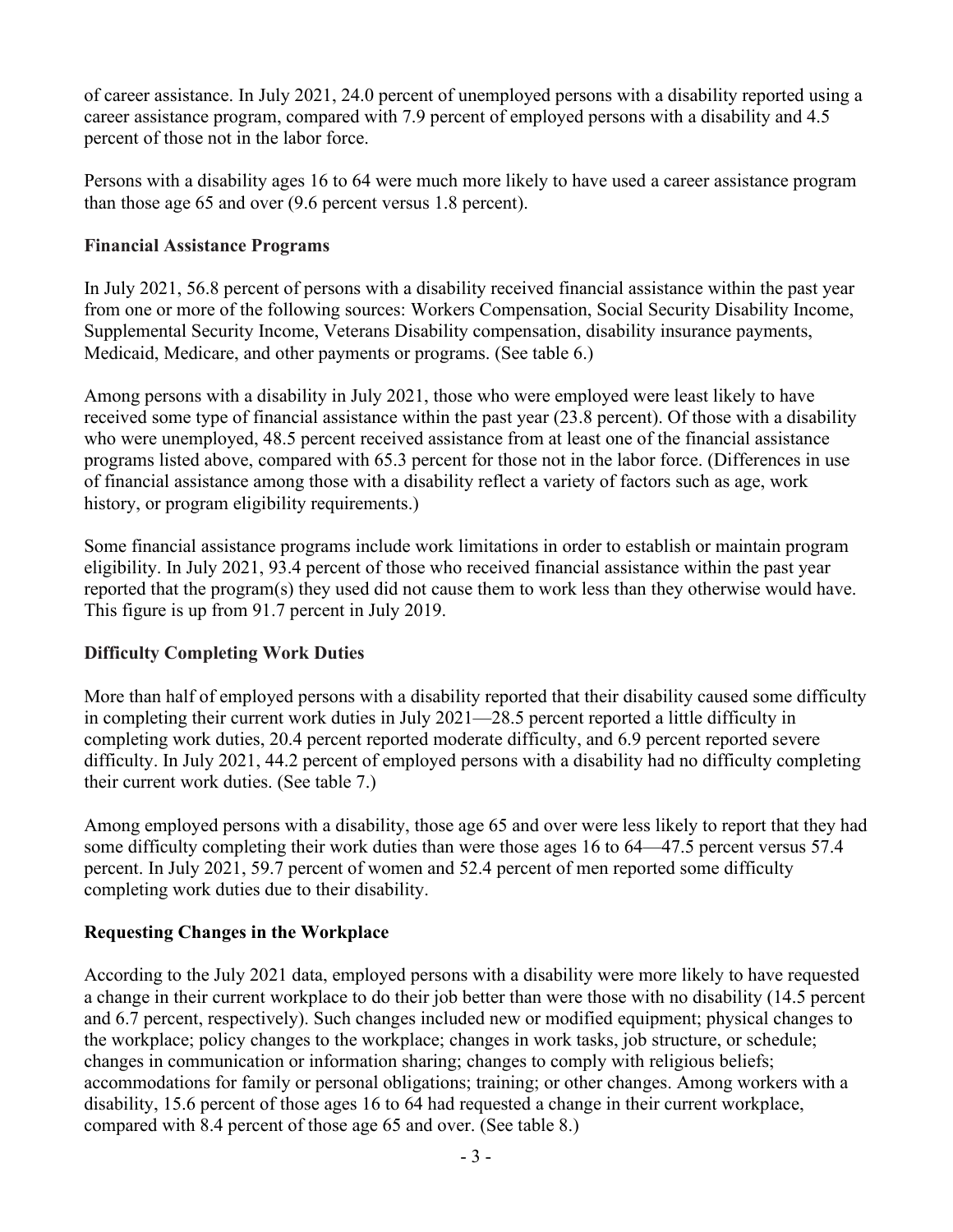Regardless of disability status, requests for changes to work tasks, job structure, or schedule and requests for new or modified equipment were most common. (See table 9.)

In July 2021, persons with a disability who asked for a change in their current workplace were about as likely to have requested physical changes to the workplace as were those with no disability (13.9 percent and 13.0 percent, respectively).

# **Commute**

In July 2021, 73.1 percent of persons with a disability used their own vehicle for their commute to work, compared with 77.8 percent for persons with no disability. For persons with and without a disability, other commuting methods were used much less often; these methods included riding in a friend or family member's car, taking a bus, walking, and taking the train or subway. (See table 10.)

# **Work at Home**

In July 2021, 30.9 percent of employed persons with a disability did at least some work at home as part of their job, up from 26.3 percent in July 2019. Among those with no disability, 30.7 percent of employed persons did some work at home in July 2021, up from 23.0 percent in July 2019. These increases likely reflect the impact of the coronavirus (COVID-19) pandemic, which resulted in an increased incidence of telework. (See table 11.)

Older workers (age 65 and over) with a disability were more likely to do at least some work at home in July 2021 than were those ages 16 to 64 (38.1 percent and 29.6 percent, respectively). Employed women with a disability were more likely to work at home than employed men with a disability (35.7 percent and 26.8 percent, respectively).

Persons with a disability who had higher educational attainment were more likely to do at least some work at home. In July 2021, among persons with a disability age 25 and over, those with a bachelor's degree or higher were more than 9 times as likely to do some work at home as those with less than a high school diploma (55.9 percent and 6.0 percent, respectively).

In July 2021, 12.5 percent of persons with a disability and 13.1 percent of those without a disability reported they worked mostly or entirely from home. Both figures were up from their pre-pandemic figures in July 2019, by 4.6 percentage points and 8.4 percentage points, respectively. (See table 10.)

## **Flexible Work Hours**

Employed persons with a disability were more likely than those with no disability to have flexible work schedules in July 2021 (45.4 percent and 38.4 percent, respectively). These workers reported that they had flexible work hours that allowed them to vary the time they began or ended work. Both figures are about the same as in July 2019. (See table 12.)

In July 2021, 57.9 percent of workers with a disability age 65 and over had flexible work schedules, compared with 43.1 percent of those ages 16 and 64. Men and women with disabilities were about equally likely to have flexible work hours.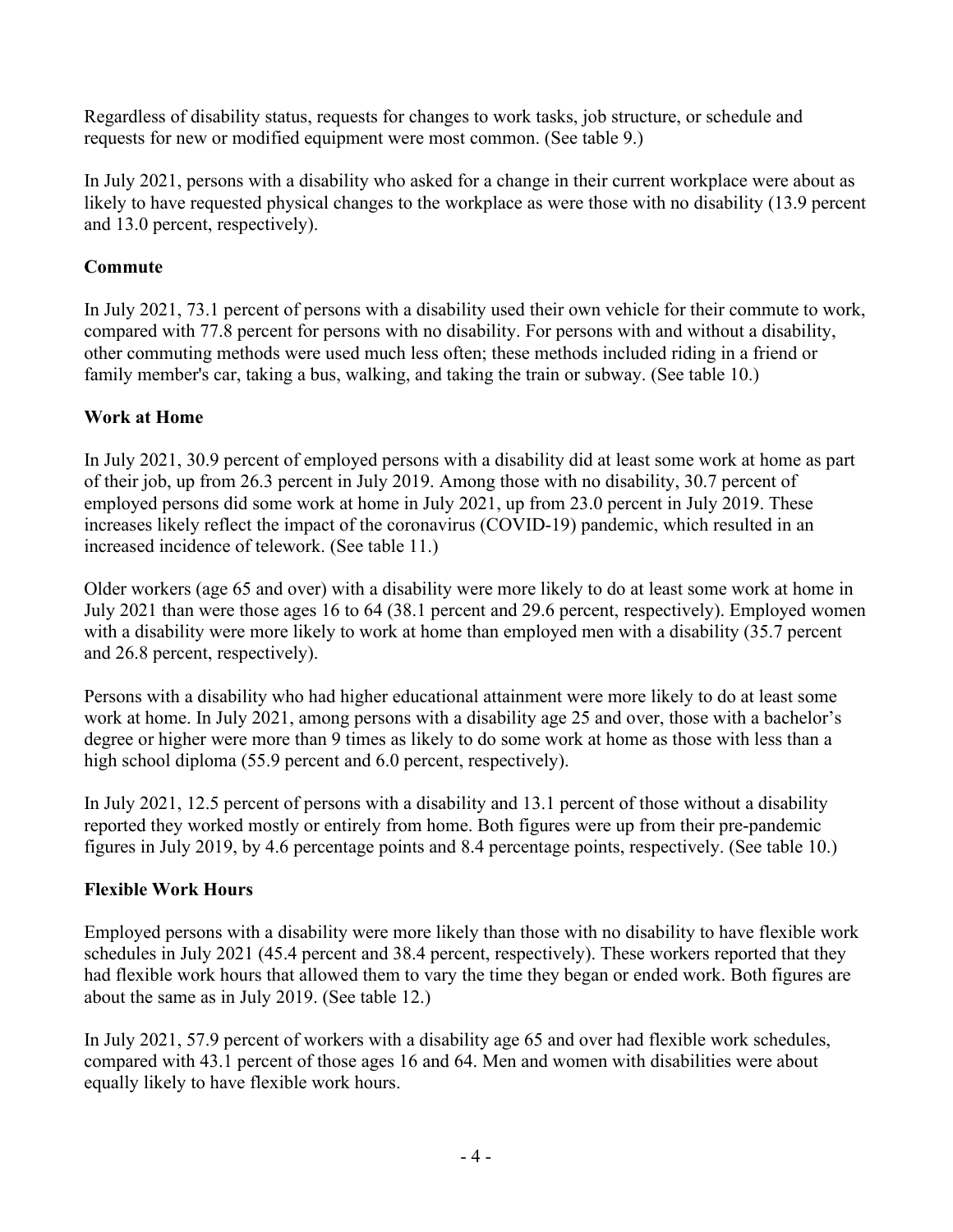Regardless of disability status, the likelihood of having a flexible work schedule was higher for persons with a bachelor's degree or higher than for those with less education.

# **Temporary Jobs**

In July 2021, 5.4 percent of employed persons with a disability held jobs that were temporary, compared with 4.1 percent of those with no disability. These workers expected their job to last only for a limited time or until the completion of a project. (See table 13.)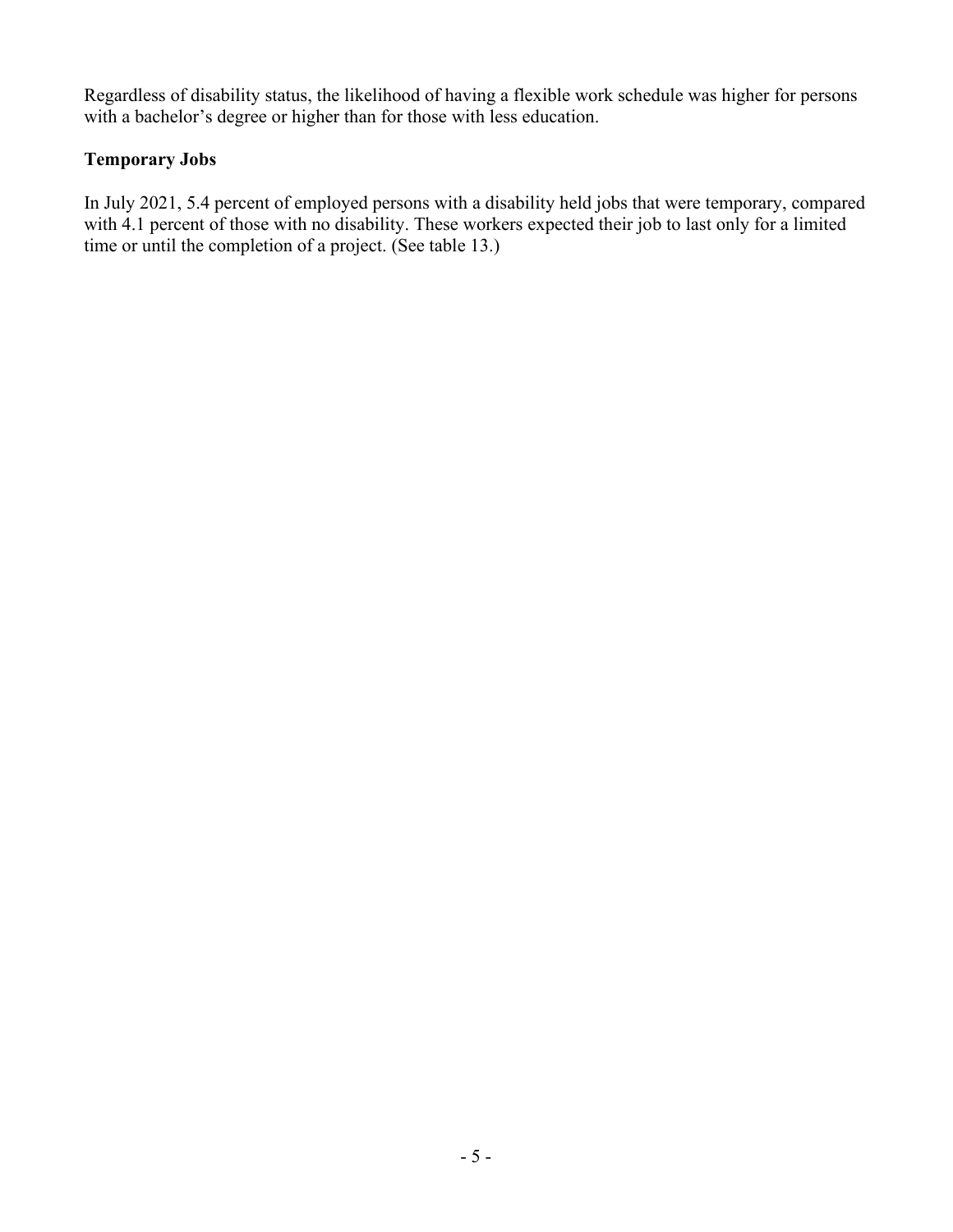# **Technical Note**

The data in this release were collected through a supplement to the July 2021 Current Population Survey (CPS). The CPS, which is conducted by the U.S. Census Bureau for the Bureau of Labor Statistics (BLS), is a monthly survey of about 60,000 eligible households that provides information on the labor force status, demographics, and other characteristics of the nation's civilian noninstitutional population age 16 and over. The supplement was designed to gather data in several specific areas related to the employment situation of persons with disabilities. The collection of these data was sponsored by the U.S. Department of Labor's Chief Evaluation Office.

If you are deaf, hard of hearing, or have a speech disability, please dial 7-1-1 to access telecommunications relay services.

### **Definitions and concepts from the monthly CPS**

**Disability status**. The monthly CPS uses a set of six questions to identify persons with disabilities. In the CPS, persons are classified as having a disability if there is a response of "yes" to any of these questions. Persons who respond "no" to all of these questions are classified as having no disability. The disability questions are as follows.

This month we want to learn about people who have physical, mental, or emotional conditions that cause serious difficulty with their daily activities. Please answer for all household members who are 15 years old or over.

- Is anyone deaf or does anyone have serious difficulty hearing?
- Is anyone blind or does anyone have serious difficulty seeing, even when wearing glasses?
- Because of a physical, mental, or emotional condition, does anyone have serious difficulty concentrating, remembering, or making decisions?
- Does anyone have serious difficulty walking or climbing stairs?
- Does anyone have difficulty dressing or bathing?
- Because of a physical, mental, or emotional condition, does anyone have difficulty doing errands alone such as visiting a doctor's office or shopping?

The CPS questions for identifying individuals with disabilities are only asked of household members who are age 15 and older. Each of the questions asks the respondent whether anyone in the household has the condition described, and if the respondent replies "yes," they are then asked to identify everyone in the household who has the condition. Labor force measures from the CPS are tabulated for persons age 16 and older. More information on the disability questions and the merits and limitations of the CPS disability data is available on the BLS website at www.bls.gov/cps/cpsdisability\_faq.htm.

**Labor force status**. *Employed persons* are all those who, during the survey reference week, (a) did any work at all as paid employees; (b) worked in their own business, profession, or on their own farm; or (c) worked 15 hours or more as unpaid workers in a family member's business. Persons who were temporarily absent from their jobs because of illness, vacation, labor dispute, or another reason also are counted as employed.

*Unemployed persons* are those who had no employment during the reference week, were available for work at that time, and had made specific efforts to find employment sometime during the 4-week period ending with the reference week. Persons who were waiting to be recalled to a job from which they had been laid off need not have been looking for work to be classified as unemployed.

*Civilian labor force* comprises all persons classified as employed or unemployed.

*Unemployment rate* represents the number of unemployed persons as a percent of the civilian labor force.

*Not in the labor force* includes all persons who are not classified as employed or unemployed.

*Not employed* includes persons who were unemployed or not in the labor force.

Additional information on the concepts and methodology of the CPS is available on the BLS website at www.bls.gov/cps/documentation.htm.

### **Selected questions and concepts from the supplement**

**Barriers to employment**. This information was obtained from responses to a question asked of persons with a disability who were not employed (that is, either unemployed or not in the labor force). Respondents were classified as having a barrier to employment if they answered "yes" to one or more of the response options in the following question.

The purpose of this next question is to identify barriers to employment faced by persons with difficulties. Do you consider any of the following a barrier to employment for you?

- 1. Lack of education or training
- 2. Lack of job counseling
- 3. Lack of transportation
- 4. Loss of government assistance
- 5. Need for special features at the job
- 6. Employer or coworker attitudes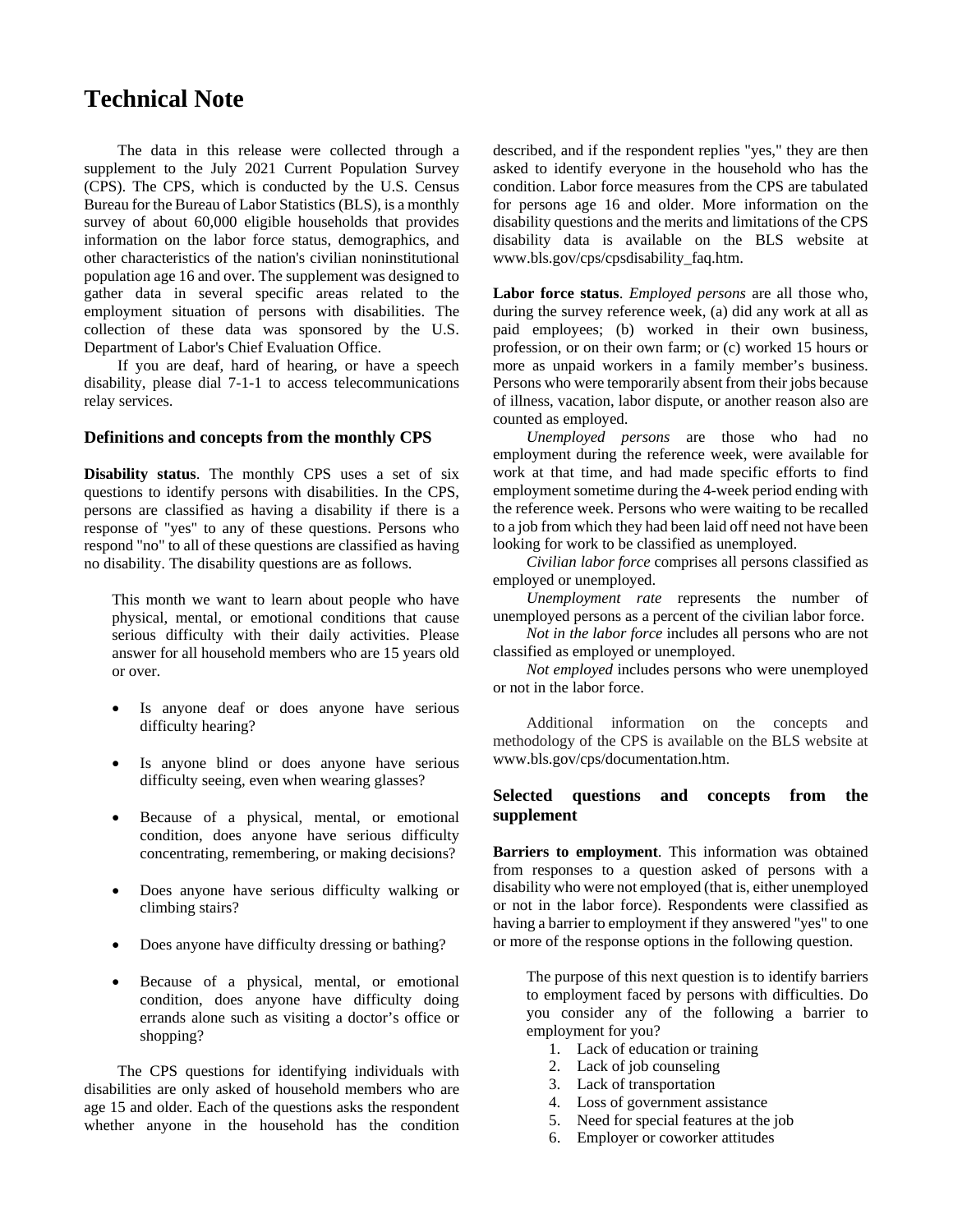- 7. Your difficulty (hearing/seeing/concentrating, remembering, or making decisions/walking or climbing stairs/dressing or bathing/doing errands alone)
- 8. Other

**Prior work experience**. This information was obtained from answers to the following question, which was asked of persons with a disability who were not employed and had not already reported working before.

Have you ever worked for pay at a job or business?

- 1. Yes
- 2. No

**Career assistance**. Persons with a disability were asked the following question to determine whether they had received certain types of career assistance. Individuals could give multiple responses.

The purpose of this next question is to find out if you have taken advantage of any of the following sources that help people prepare for work or advance on the job. In the past 5 years, have you received assistance from:

- 1. State Vocational Rehabilitation agencies
- 2. One-Stop Career Centers
- 3. Ticket to Work program
- 4. Assistive Technology Act program
- 5. Center for Independent Living for individuals with disabilities
- 6. Client Assistance Program
- 7. Any other employment assistance program

**Financial assistance**. This information was obtained from responses to two questions. All persons were asked the following question and could give multiple responses.

There are a variety of programs designed to provide financial assistance to people. In the past year, did you receive assistance from any of the following programs?

- 1. Workers' Compensation
- 2. Social Security Disability Income
- 3. Supplemental Security Income
- 4. Veterans Disability Compensation
- 5. Disability insurance payments
- 6. Other disability payments
- 7. Medicaid
- 8. Medicare
- 9. Other program

The following question was asked only of persons who indicated in the above question that they received assistance from one or more programs.

Some financial assistance programs include limitations on the amount of work you can do. Did this program cause you to work less than you would otherwise?

- 1. Yes
- 2. No

**Level of disability-related difficulty in completing work duties**. This information was obtained from answers to the following question, which was asked of employed persons with a disability.

Previously, you mentioned that you had difficulty (hearing/seeing/concentrating, remembering, or making decisions/walking or climbing stairs/dressing or bathing/doing errands alone). How has this difficulty affected your ability to complete current work duties? Would you say this has caused no difficulty, a little difficulty, moderate difficulty, or severe difficulty?

- 1. No difficulty
- 2. A little difficulty
- 3. Moderate difficulty
- 4. Severe difficulty

**Requested changes in the current workplace**. This information was obtained from answers to two questions. The first, asked of all employed persons, was as follows.

Have you ever requested any change in your current workplace to help you do your job better? For example, changes in work policies, equipment, or schedules.

- 1. Yes
- 2. No

The following question was asked only of persons who responded "yes" to the above question. Individuals could identify multiple changes.

What changes did you request?

- 1. New or modified equipment
- 2. Physical changes to the workplace
- 3. Policy changes to the workplace
- 4. Changes in work tasks, job structure, or schedule
- 5. Changes in communication or information sharing
- 6. Changes to comply with religious beliefs
- 7. Accommodations for family or personal obligations
- 8. Training
- 9. Other changes

**Typical commute to work**. This information was obtained from responses to the following question, which was asked of all employed persons. Individuals could identify multiple commuting methods.

How do you typically commute to work?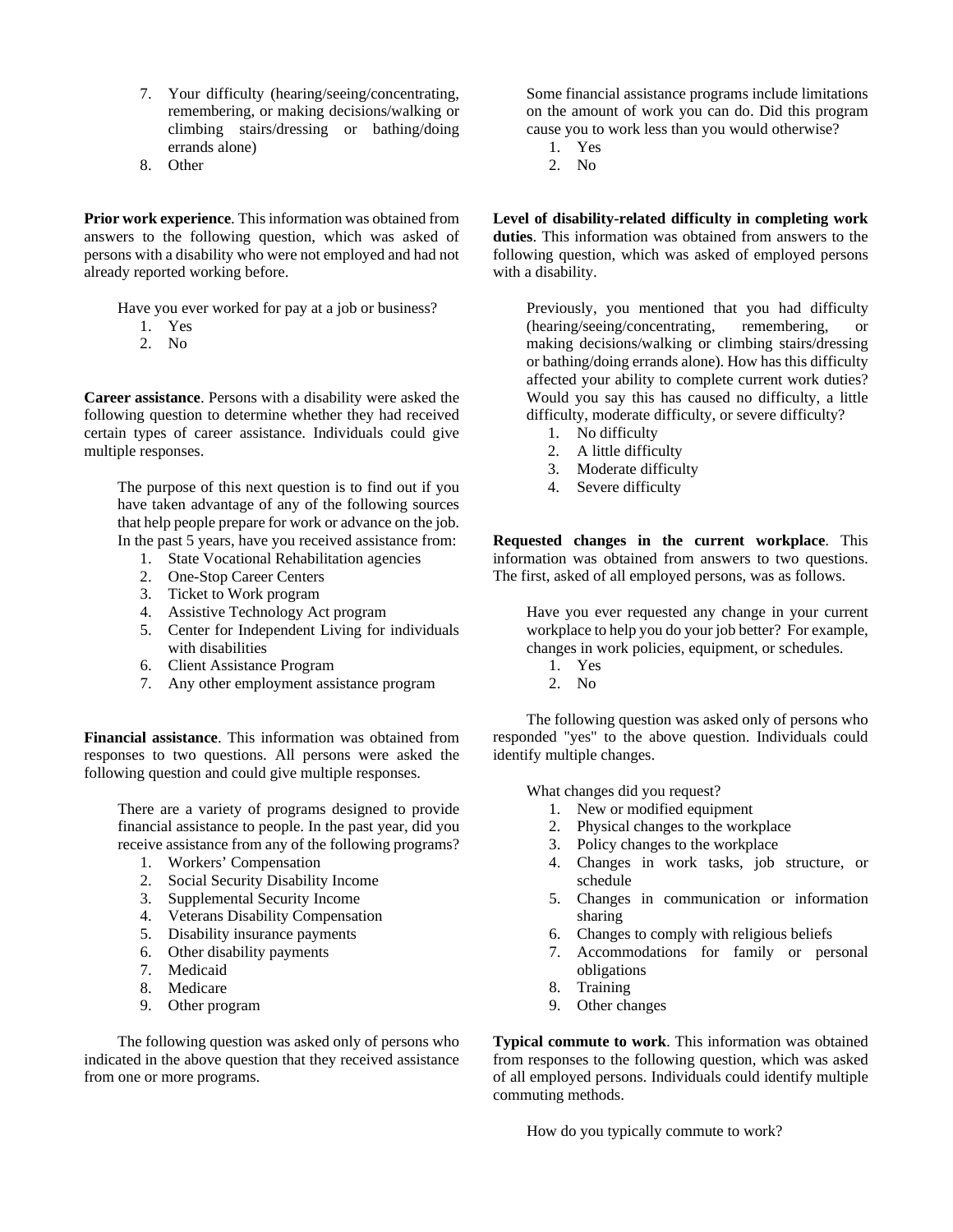- 1. Bus
- 2. Specialized bus or van service for people with disabilities
- 3. Train/subway
- 4. Taxi
- 5. Own vehicle
- 6. Passenger in a friend or family member's car
- 7. Carpool
- 8. Bicycle
- 9. Walk
- 10. Other
- 11. Work from home

**Work at home**. This information was obtained from two questions. First, persons who answered "work from home" to the question regarding their typical commute to work were included among those who work at home. In addition, the following question was asked of all remaining employed persons.

Do you do any work at home for your job or business?

- 1. Yes
- 2. No

**Flexible work hours**. All employed persons were asked the following question to determine whether they have flexible work hours at their current job.

Do you have flexible work hours that allow you to vary or make changes in the time you begin and end work?

- 1. Yes
- 2. No

**Temporary jobs**. All employed persons were asked the following question to determine if their jobs were temporary.

Some people are in temporary jobs that last only for a limited time or until the completion of a project. Is your job temporary?

- 1. Yes
- 2. No

#### **Comparability of the estimates**

 The concepts of barriers to employment, prior work experience, career and financial assistance, and other laborrelated issues for persons with a disability used in the July 2021 survey are the same as those used in July 2019 and May 2012, the two times the supplement was previously fielded. The questions used to identify these workers were essentially the same as in previous collections.

However, there are a few issues that could affect the comparability of the estimates from previous years. For example, changes in the demographic characteristics of people with disabilities can complicate comparisons of data over time. In addition, the 2012 supplement was collected in May, and the more recent supplements were collected in July.

#### **Reliability of the estimates**

Statistics based on the CPS are subject to both sampling and nonsampling error. When a sample, rather than the entire population, is surveyed, there is a chance that the sample estimates may differ from the true population values they represent. The component of this difference that occurs because samples differ by chance is known as *sampling error*, and its variability is measured by the standard error of the estimate. There is about a 90-percent chance, or level of confidence, that an estimate based on a sample will differ by no more than 1.6 standard errors from the true population value because of sampling error. BLS analyses are generally conducted at the 90-percent level of confidence.

The monthly CPS data also are affected by *nonsampling error*. Nonsampling error can occur for many reasons, including the failure to sample a segment of the population, inability to obtain information for all respondents in the sample, inability or unwillingness of respondents to provide correct information, and errors made in the collection or processing of the data.

General information on the reliability of data from the CPS is available at www.bls.gov/cps/documentation.htm#reliability.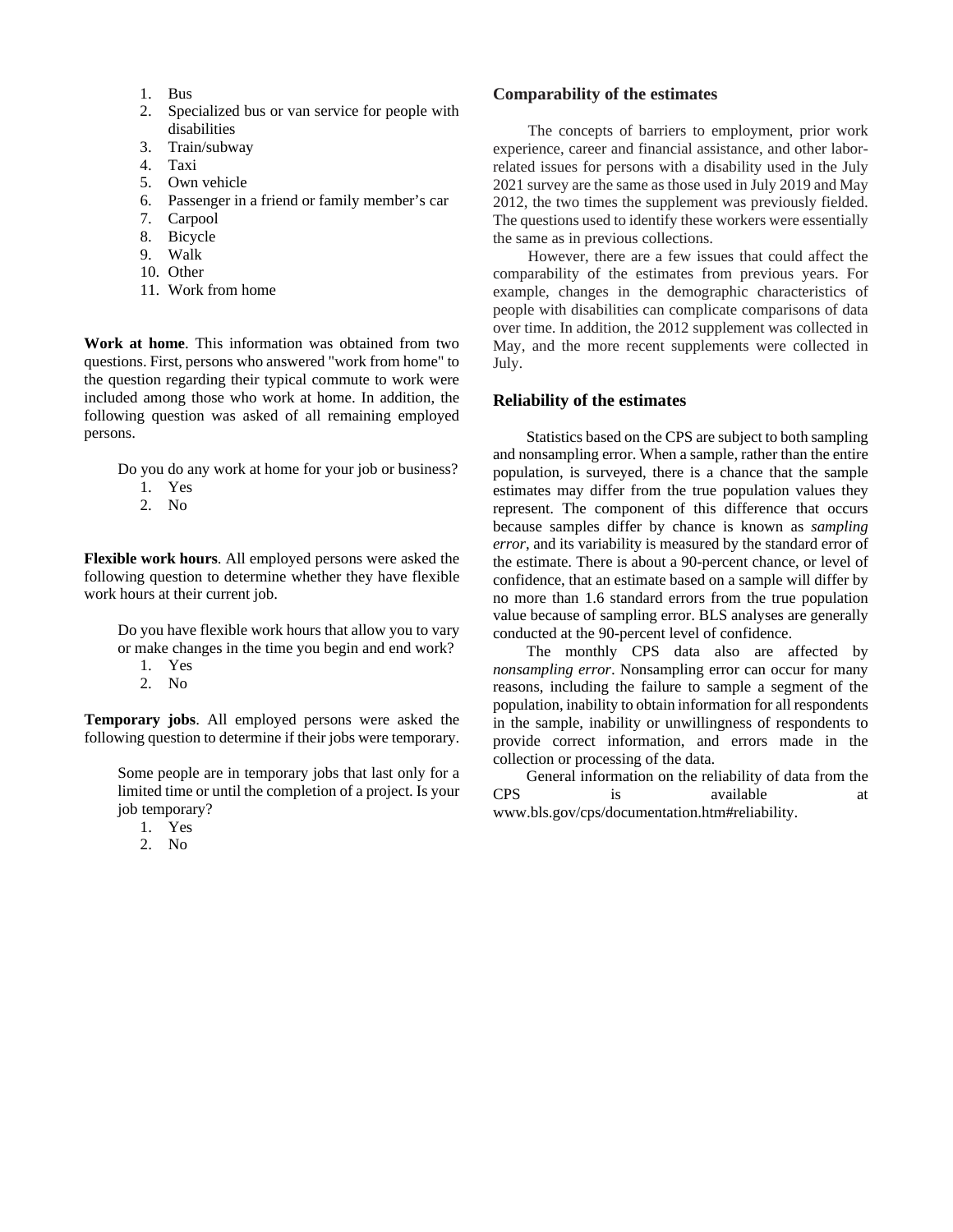### **Table 1. Employment status of the civilian noninstitutional population by disability status and selected characteristics, July 2021**

[Numbers in thousands]

|                                                | Civilian labor force<br>Civilian |         |                       |         |                          |            |                 |        |
|------------------------------------------------|----------------------------------|---------|-----------------------|---------|--------------------------|------------|-----------------|--------|
| Characteristic                                 | noninsti-                        |         |                       |         | Employed                 | Unemployed | Not in<br>labor |        |
|                                                | tutional<br>population           | Total   | Participation<br>rate | Total   | Percent of<br>population | Total      | Rate            | force  |
| <b>TOTAL</b>                                   |                                  |         |                       |         |                          |            |                 |        |
| Total, 16 years and over                       | 261,469                          | 164,660 | 63.0                  | 154,946 | 59.3                     | 9,714      | 5.9             | 96,809 |
|                                                | 126,499                          | 87,648  | 69.3                  | 82,640  | 65.3                     | 5,009      | 5.7             | 38,851 |
|                                                | 134,970                          | 77,012  | 57.1                  | 72,306  | 53.6                     | 4,706      | 6.1             | 57,958 |
| PERSONS WITH A DISABILITY                      |                                  |         |                       |         |                          |            |                 |        |
| Total, 16 years and over                       | 32,220                           | 7,174   | 22.3                  | 6,259   | 19.4                     | 915        | 12.8            | 25,046 |
|                                                | 14,898                           | 3,821   | 25.6                  | 3,360   | 22.6                     | 460        | 12.1            | 11,077 |
|                                                | 17,322                           | 3,353   | 19.4                  | 2,899   | 16.7                     | 454        | 13.6            | 13,969 |
| Age                                            |                                  |         |                       |         |                          |            |                 |        |
|                                                | 16,242                           | 6,061   | 37.3                  | 5,278   | 32.5                     | 782        | 12.9            | 10,182 |
|                                                | 1,906                            | 788     | 41.3                  | 621     | 32.6                     | 167        | 21.2            | 1,118  |
|                                                | 2,170                            | 1,120   | 51.6                  | 933     | 43.0                     | 187        | 16.7            | 1,050  |
|                                                | 2,367                            | 1,096   | 46.3                  | 954     | 40.3                     | 142        | 12.9            | 1,272  |
|                                                | 3,387                            | 1,264   | 37.3                  | 1,127   | 33.3                     | 137        | 10.8            | 2,123  |
|                                                | 6,411                            | 1,793   | 28.0                  | 1,643   | 25.6                     | 150        | 8.4             | 4,618  |
| 65 years and over                              | 15,978                           | 1,113   | 7.0                   | 981     | 6.1                      | 132        | 11.9            | 14,864 |
| <b>Educational attainment</b>                  |                                  |         |                       |         |                          |            |                 |        |
| Total, 25 years and over                       | 30,314                           | 6,386   | 21.1                  | 5,638   | 18.6                     | 748        | 11.7            | 23,928 |
| Less than a high school diploma                | 4,939                            | 488     | 9.9                   | 390     | 7.9                      | 98         | 20.1            | 4,451  |
| High school graduates, no college <sup>1</sup> | 10,676                           | 1,872   | 17.5                  | 1,605   | 15.0                     | 267        | 14.3            | 8,805  |
| Some college or associate degree               | 8,314                            | 1,946   | 23.4                  | 1,782   | 21.4                     | 163        | 8.4             | 6,369  |
| Bachelor's degree and higher <sup>2</sup>      | 6,384                            | 2,081   | 32.6                  | 1,860   | 29.1                     | 220        | 10.6            | 4,303  |
| PERSONS WITH NO DISABILITY                     |                                  |         |                       |         |                          |            |                 |        |
|                                                | 229,250                          | 157,486 | 68.7                  | 148,687 | 64.9                     | 8,799      | 5.6             | 71,763 |
|                                                | 111,601                          | 83,827  | 75.1                  | 79,279  | 71.0                     | 4,548      | 5.4             | 27,774 |
|                                                | 117,648                          | 73,659  | 62.6                  | 69,408  | 59.0                     | 4,251      | 5.8             | 43,990 |
| Age                                            |                                  |         |                       |         |                          |            |                 |        |
|                                                | 189,022                          | 148,913 | 78.8                  | 140,518 | 74.3                     | 8,394      | 5.6             | 40,109 |
|                                                | 35,344                           | 22,182  | 62.8                  | 19,975  | 56.5                     | 2,207      | 10.0            | 13,162 |
|                                                | 42,591                           | 36,410  | 85.5                  | 34,178  | 80.2                     | 2,232      | 6.1             | 6,180  |
|                                                | 39,501                           | 33,807  | 85.6                  | 32,247  | 81.6                     | 1,560      | 4.6             | 5,695  |
|                                                | 36,100                           | 30,865  | 85.5                  | 29,642  | 82.1                     | 1,223      | 4.0             | 5,235  |
|                                                | 35,486                           | 25,649  | 72.3                  | 24,477  | 69.0                     | 1,172      | 4.6             | 9,837  |
|                                                | 40,227                           | 8,574   | 21.3                  | 8,168   | 20.3                     | 405        | 4.7             | 31,654 |
| <b>Educational attainment</b>                  |                                  |         |                       |         |                          |            |                 |        |
| Total, 25 years and over                       | 193,905                          | 135,304 | 69.8                  | 128,712 | 66.4                     | 6,592      | 4.9             | 58,602 |
| Less than a high school diploma                | 14,903                           | 8,525   | 57.2                  | 7,762   | 52.1                     | 763        | 8.9             | 6,378  |
| High school graduates, no college <sup>1</sup> | 50,604                           | 32,177  | 63.6                  | 30,221  | 59.7                     | 1,956      | 6.1             | 18,427 |
| Some college or associate degree               | 48,965                           | 34,269  | 70.0                  | 32,473  | 66.3                     | 1,796      | 5.2             | 14,696 |
| Bachelor's degree and higher <sup>2</sup>      | 79,434                           | 60,333  | 76.0                  | 58,256  | 73.3                     | 2,077      | 3.4             | 19,101 |
|                                                |                                  |         |                       |         |                          |            |                 |        |

<sup>1</sup> Includes persons with a high school diploma or equivalent.

<sup>2</sup> Includes persons with bachelor's, master's, professional, and doctoral degrees.

NOTE: These estimates, which come from a special supplemental survey, may differ slightly from previously published estimates for July 2021 that come from the regular monthly labor force survey.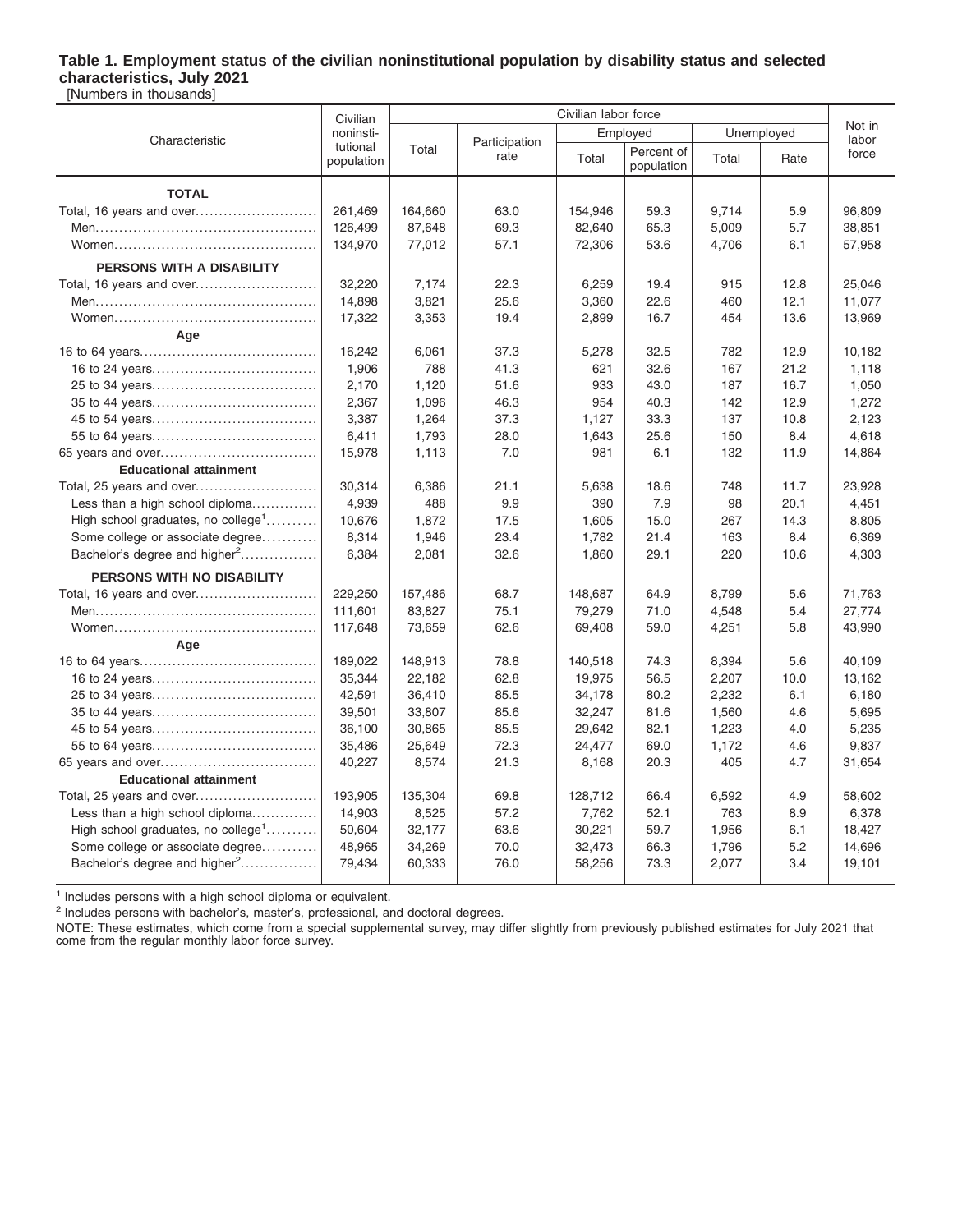### **Table 2. Persons with a disability who were not employed by age, sex, educational attainment, prior work experience, and barrier to employment, July 2021**

[Numbers in thousands]

|                           |        | Not employed <sup>1</sup> |            | Percent distribution |         |            |  |
|---------------------------|--------|---------------------------|------------|----------------------|---------|------------|--|
| Characteristic            | Total  | <b>Barrier</b>            | No barrier | Total                | Barrier | No barrier |  |
| Persons with a disability |        |                           |            |                      |         |            |  |
|                           | 25,961 | 11,356                    | 14.054     | 100.0                | 43.7    | 54.1       |  |
|                           | 10.964 | 7.446                     | 3.241      | 100.0                | 67.9    | 29.6       |  |
|                           | 14.997 | 3.909                     | 10.812     | 100.0                | 26.1    | 72.1       |  |
|                           | 11.538 | 5.254                     | 6.046      | 100.0                | 45.5    | 52.4       |  |
|                           | 14.423 | 6.102                     | 8,008      | 100.0                | 42.3    | 55.5       |  |
|                           | 24.676 | 10.521                    | 13.615     | 100.0                | 42.6    | 55.2       |  |
|                           | 4.549  | 2.294                     | 2.155      | 100.0                | 50.4    | 47.4       |  |
|                           | 9.072  | 3.943                     | 4.922      | 100.0                | 43.5    | 54.3       |  |
|                           | 6,532  | 2,882                     | 3,473      | 100.0                | 44.1    | 53.2       |  |
|                           | 4.524  | 1.401                     | 3.066      | 100.0                | 31.0    | 67.8       |  |
|                           | 3.307  | 2.184                     | 1.048      | 100.0                | 66.0    | 31.7       |  |

<sup>1</sup> Persons who are not employed include both the unemployed and those not in the labor force (neither working nor looking for work). Employed persons were not asked about barriers to employment.

<sup>2</sup> Includes persons with a high school diploma or equivalent.

<sup>3</sup> Includes persons with bachelor's, master's, professional, and doctoral degrees.

<sup>4</sup> This estimate represents all persons with a disability who have never worked. It includes both unemployed persons and persons not in the labor force.

NOTE: Persons with a disability were able to report more than one barrier to employment. Data may not sum to total because some persons did not<br>respond to the question identifying barriers to employment. Barriers to employ of transportation, loss of government assistance, need for special features at the job, employer or coworker attitudes, own disability, and other.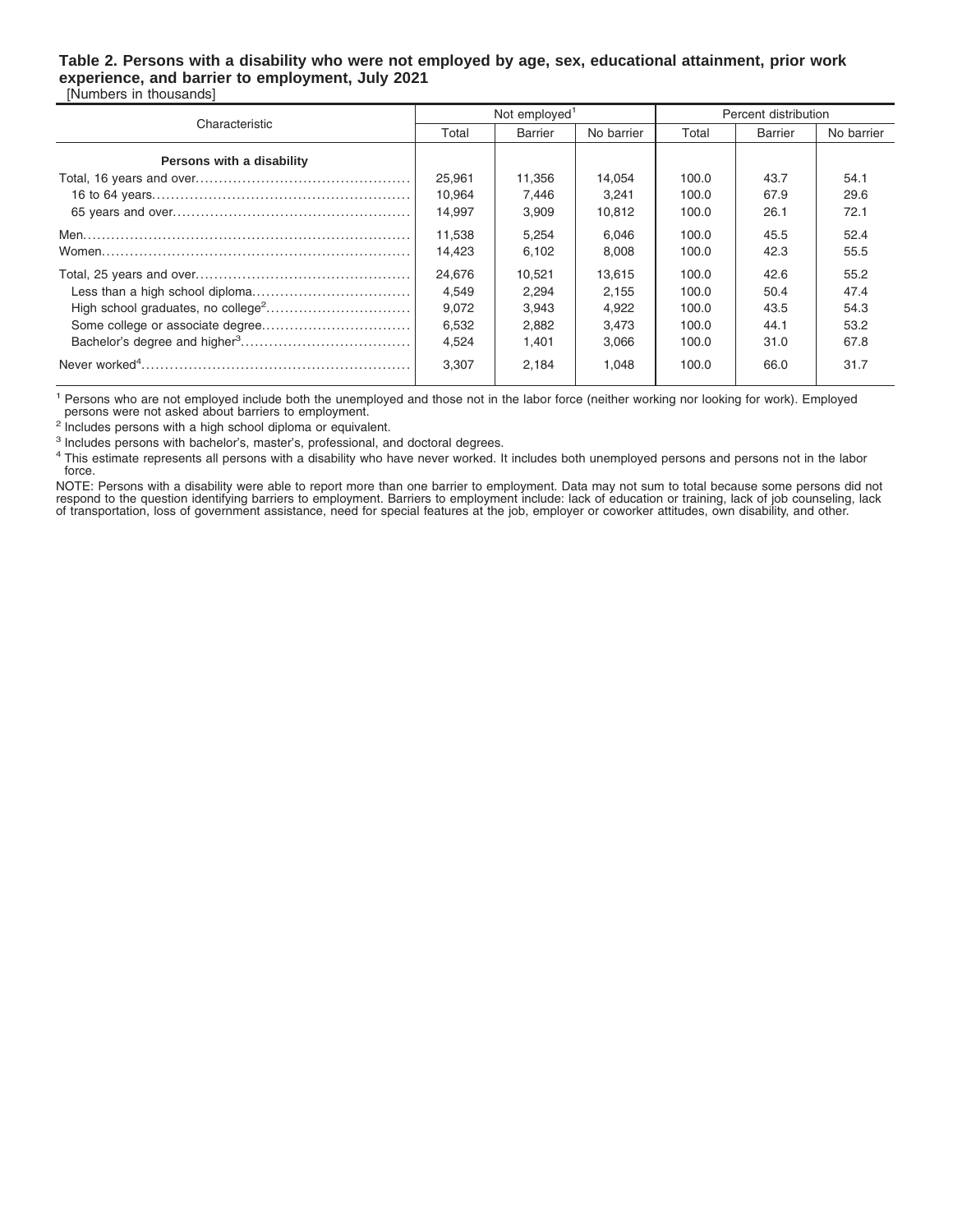#### **Table 3. Persons with a disability who were not employed by age, sex, educational attainment, prior work experience, and type of barrier to employment, July 2021** [Numbers in thousands]

|                                                | Total not                                                      | Percent of total by type of barrier<br>em-  |                                   |                                |                                               |                                                  |                                         |                   |       |
|------------------------------------------------|----------------------------------------------------------------|---------------------------------------------|-----------------------------------|--------------------------------|-----------------------------------------------|--------------------------------------------------|-----------------------------------------|-------------------|-------|
| Characteristic                                 | ployed<br>with a<br>barrier to<br>employ-<br>ment <sup>'</sup> | Lack of<br>educa-<br>tion<br>or<br>training | Lack of<br>job<br>counsel-<br>ing | Lack of<br>transpor-<br>tation | Loss of<br>govern-<br>ment<br>assis-<br>tance | Need for<br>special<br>features<br>at<br>the job | Employer<br>or<br>coworker<br>attitudes | Own<br>disability | Other |
| Persons with a disability                      |                                                                |                                             |                                   |                                |                                               |                                                  |                                         |                   |       |
| Total, 16 years and over                       | 11,356                                                         | 12.0                                        | 5.2                               | 10.3                           | 4.0                                           | 10.5                                             | 8.4                                     | 78.9              | 19.5  |
|                                                | 7,446                                                          | 13.1                                        | 6.3                               | 11.6                           | 4.9                                           | 12.5                                             | 10.4                                    | 81.5              | 17.5  |
|                                                | 3,909                                                          | 9.9                                         | 3.1                               | 7.7                            | 2.2                                           | 6.7                                              | 4.5                                     | 73.9              | 23.4  |
|                                                | 5,254                                                          | 12.9                                        | 6.1                               | 9.4                            | 4.1                                           | 10.8                                             | 9.3                                     | 80.5              | 18.0  |
|                                                | 6,102                                                          | 11.2                                        | 4.4                               | 11.0                           | 3.9                                           | 10.2                                             | 7.6                                     | 77.5              | 20.9  |
|                                                | 10,521                                                         | 11.6                                        | 4.8                               | 9.9                            | 4.0                                           | 10.2                                             | 8.1                                     | 78.7              | 19.7  |
| Less than a high school diploma                | 2,294                                                          | 23.3                                        | 8.6                               | 13.0                           | 4.8                                           | 8.2                                              | 7.9                                     | 73.0              | 23.6  |
| High school graduates, no college <sup>2</sup> | 3,943                                                          | 9.9                                         | 4.7                               | 8.8                            | 3.2                                           | 10.1                                             | 6.9                                     | 80.2              | 18.3  |
| Some college or associate degree               | 2,882                                                          | 7.8                                         | 3.0                               | 10.3                           | 4.3                                           | 12.4                                             | 8.9                                     | 79.3              | 19.6  |
| Bachelor's degree and higher <sup>3</sup>      | 1,401                                                          | 4.8                                         | 2.4                               | 6.7                            | 4.4                                           | 9.5                                              | 9.9                                     | 82.3              | 17.7  |
|                                                | 2,184                                                          | 10.9                                        | 4.3                               | 7.0                            | 2.9                                           | 6.5                                              | 3.7                                     | 77.5              | 23.6  |

<sup>1</sup> Persons who are not employed include both the unemployed and those not in the labor force (neither working nor looking for work). Employed persons were not asked about barriers to employment.

<sup>2</sup> Includes persons with a high school diploma or equivalent.

<sup>3</sup> Includes persons with bachelor's, master's, professional, and doctoral degrees.

<sup>4</sup> This estimate represents all persons with a disability who have never worked. It includes both unemployed persons and persons not in the labor force.

NOTE: Percents may sum to more than 100 percent because persons with a disability were able to report more than one barrier to employment.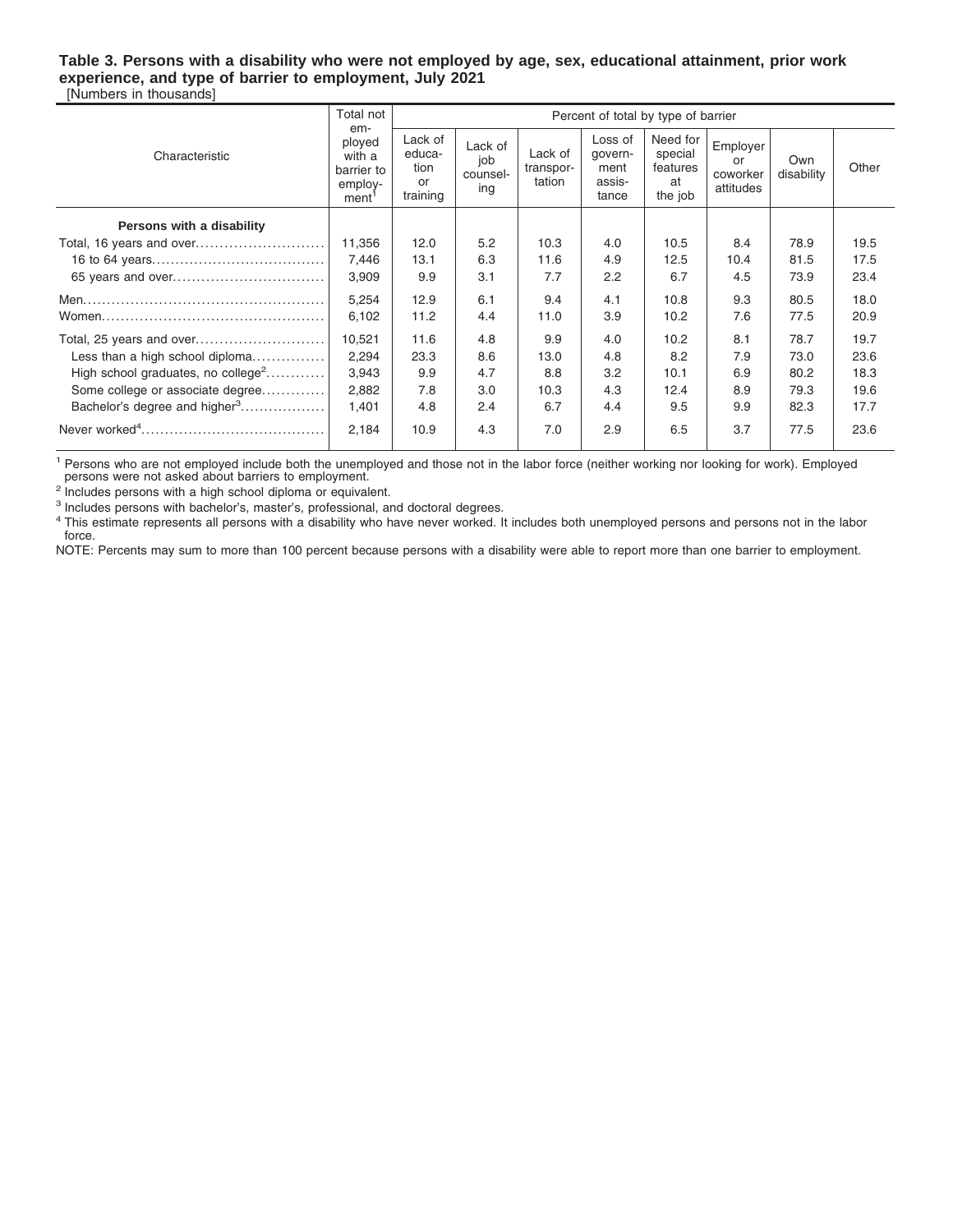#### **Table 4. Persons with a disability who were not in the labor force by sex, age, educational attainment, and prior work experience, July 2021** [Numbers in thousands]

|                               |        | Not in the labor force |                              | Percent distribution |                      |                              |  |
|-------------------------------|--------|------------------------|------------------------------|----------------------|----------------------|------------------------------|--|
| Characteristic                | Total  | Previously<br>worked   | Never<br>worked <sup>1</sup> | Total                | Previously<br>worked | Never<br>worked <sup>1</sup> |  |
| PERSONS WITH A DISABILITY     |        |                        |                              |                      |                      |                              |  |
|                               | 25,046 | 21,818                 | 3,228                        | 100.0                | 87.1                 | 12.9                         |  |
|                               | 11,077 | 9,539                  | 1,538                        | 100.0                | 86.1                 | 13.9                         |  |
|                               | 13,969 | 12,279                 | 1,690                        | 100.0                | 87.9                 | 12.1                         |  |
| Age                           |        |                        |                              |                      |                      |                              |  |
|                               | 10,182 | 7,351                  | 2,831                        | 100.0                | 72.2                 | 27.8                         |  |
|                               | 1,118  | 236                    | 882                          | 100.0                | 21.1                 | 78.9                         |  |
|                               | 1,050  | 514                    | 536                          | 100.0                | 49.0                 | 51.0                         |  |
|                               | 1,272  | 822                    | 449                          | 100.0                | 64.7                 | 35.3                         |  |
|                               | 2,123  | 1,724                  | 400                          | 100.0                | 81.2                 | 18.8                         |  |
|                               | 4,618  | 4,054                  | 564                          | 100.0                | 87.8                 | 12.2                         |  |
|                               | 14,864 | 14,468                 | 397                          | 100.0                | 97.3                 | 2.7                          |  |
| <b>Educational attainment</b> |        |                        |                              |                      |                      |                              |  |
|                               | 23,928 | 21,582                 | 2,346                        | 100.0                | 90.2                 | 9.8                          |  |
|                               | 4,451  | 3.717                  | 734                          | 100.0                | 83.5                 | 16.5                         |  |
|                               | 8,805  | 7.740                  | 1,064                        | 100.0                | 87.9                 | 12.1                         |  |
|                               | 6,369  | 5,982                  | 387                          | 100.0                | 93.9                 | 6.1                          |  |
|                               | 4,303  | 4,143                  | 160                          | 100.0                | 96.3                 | 3.7                          |  |

<sup>1</sup> This estimate does not represent all persons with a disability who have never worked. It excludes a small number of unemployed persons who have never worked before.

<sup>2</sup> Includes persons with a high school diploma or equivalent.

<sup>3</sup> Includes persons with bachelor's, master's, professional, and doctoral degrees.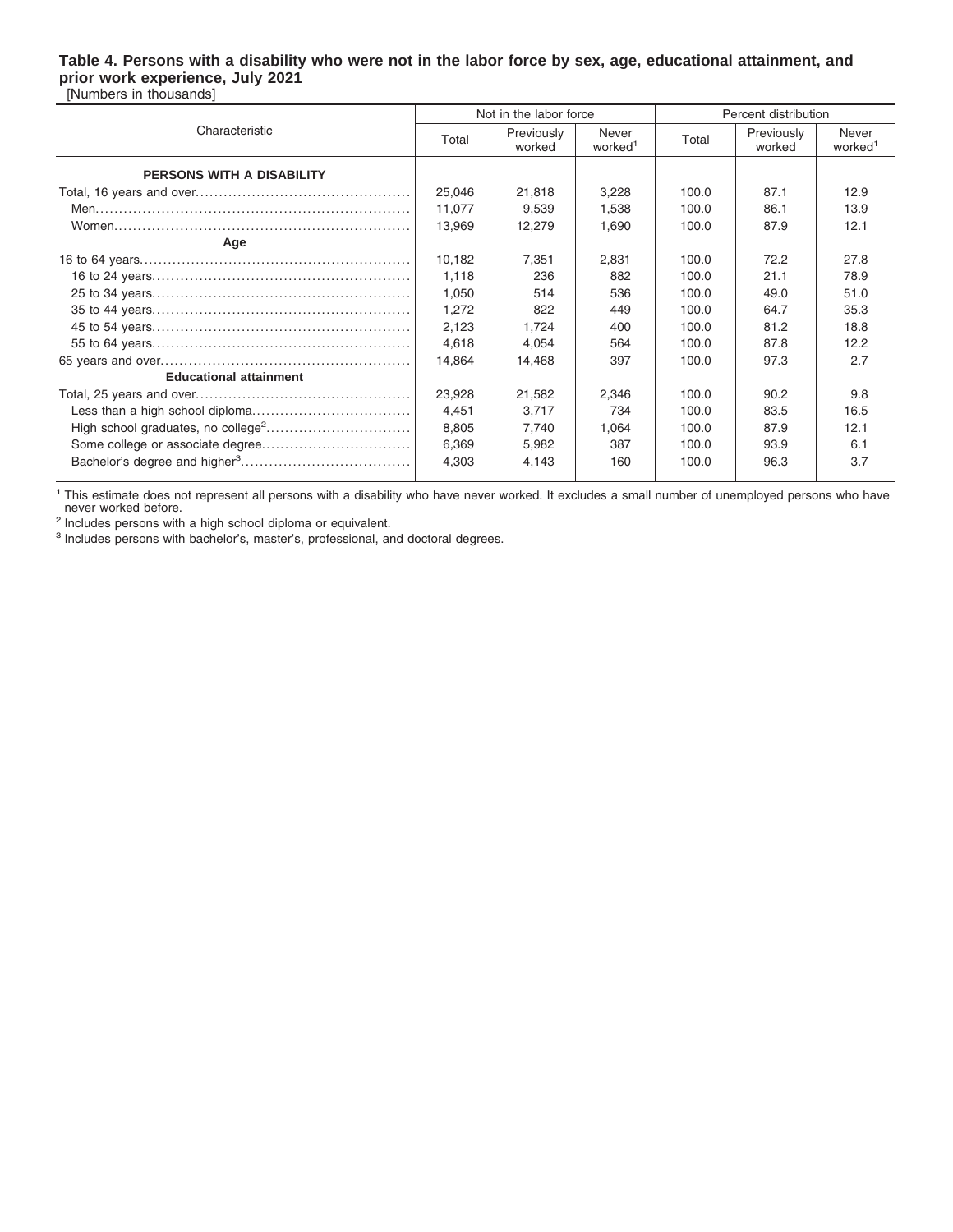#### **Table 5. Persons with a disability who received career assistance in the past 5 years by current employment status, prior work experience, and age, July 2021** [Numbers in thousands]

|                           |                                 | Received career assistance <sup>1</sup> |                                               |  |  |
|---------------------------|---------------------------------|-----------------------------------------|-----------------------------------------------|--|--|
| Characteristic            | Persons<br>with a<br>disability | Number                                  | Percent of<br>persons<br>with a<br>disability |  |  |
| Persons with a disability |                                 |                                         |                                               |  |  |
|                           | 32,220                          | 1.850                                   | 5.7                                           |  |  |
|                           | 6.259                           | 495                                     | 7.9                                           |  |  |
|                           | 915                             | 220                                     | 24.0                                          |  |  |
|                           | 25.046                          | 1.135                                   | 4.5                                           |  |  |
|                           | 21.818                          | 900                                     | 4.1                                           |  |  |
|                           | 3,228                           | 235                                     | 7.3                                           |  |  |
|                           | 16.242                          | 1.567                                   | 9.6                                           |  |  |
|                           | 5.278                           | 467                                     | 8.9                                           |  |  |
|                           | 782                             | 210                                     | 26.8                                          |  |  |
|                           | 10.182                          | 889                                     | 8.7                                           |  |  |
|                           | 7,351                           | 660                                     | 9.0                                           |  |  |
|                           | 2,831                           | 230                                     | 8.1                                           |  |  |
|                           | 15.978                          | 283                                     | 1.8                                           |  |  |
|                           | 981                             | 27                                      | 2.8                                           |  |  |
|                           | 132                             | 10                                      | 7.6                                           |  |  |
|                           | 14.864                          | 246                                     | 1.7                                           |  |  |
|                           | 14,468                          | 240                                     | 1.7                                           |  |  |
|                           | 397                             | 6                                       | 1.5                                           |  |  |

<sup>1</sup> Career assistance programs include: Vocational Rehabilitation Centers, One-Stop Career Centers, Ticket to Work program, Assistive Technology Act<br>program, Center for Independent Living for individuals with disabilities,

<sup>2</sup> This estimate does not represent all persons with a disability who have never worked. It excludes a small number of unemployed persons who have never worked before.

NOTE: Dash indicates no data or data that do not meet publication criteria (values not shown where base is less than 75,000).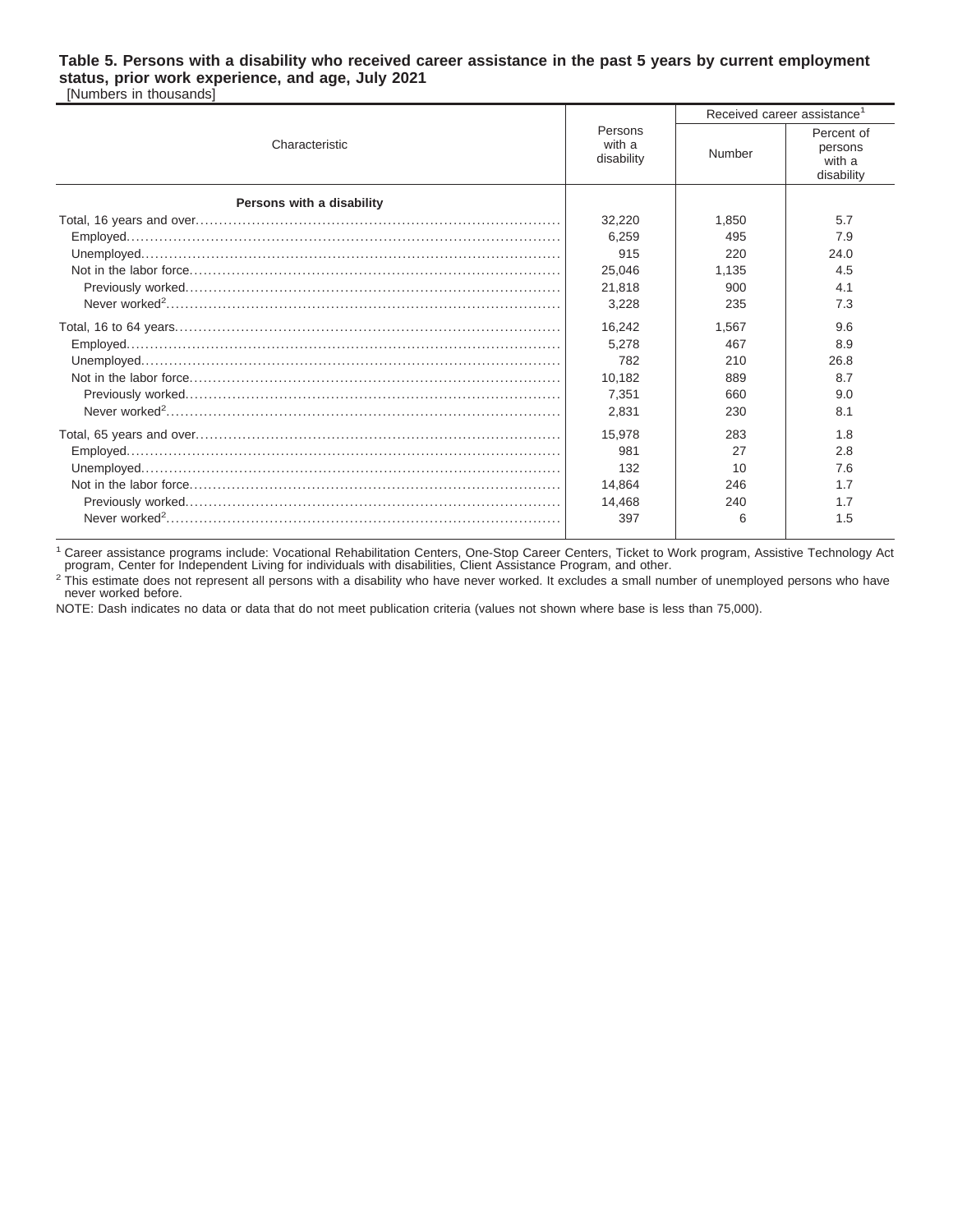#### **Table 6. Persons with a disability who used a financial assistance program in the past year by age, employment status, usual full- or part-time status, and program limitation on work, July 2021** [Numbers in thousands]

|                           |        | Persons who used a financial assistance program |                     |       |                                                               |                                                               |  |
|---------------------------|--------|-------------------------------------------------|---------------------|-------|---------------------------------------------------------------|---------------------------------------------------------------|--|
|                           |        |                                                 |                     |       | Percent of persons who used a<br>financial assistance program |                                                               |  |
| Characteristic            | Total  | Total                                           | Percent of<br>total | Total | Worked<br>less<br>because<br>οf<br>program <sup>1</sup>       | Did not<br>work less<br>because<br>of<br>program <sup>1</sup> |  |
| Persons with a disability |        |                                                 |                     |       |                                                               |                                                               |  |
|                           | 32,220 | 18,296                                          | 56.8                | 100.0 | 5.7                                                           | 93.4                                                          |  |
|                           | 16,242 | 8.317                                           | 51.2                | 100.0 | 9.9                                                           | 89.0                                                          |  |
|                           | 15,978 | 9,979                                           | 62.5                | 100.0 | 2.2                                                           | 97.0                                                          |  |
|                           | 6,259  | 1.491                                           | 23.8                | 100.0 | 11.9                                                          | 87.0                                                          |  |
|                           | 4.570  | 785                                             | 17.2                | 100.0 | 7.8                                                           | 90.7                                                          |  |
|                           | 1,689  | 706                                             | 41.8                | 100.0 | 16.4                                                          | 82.9                                                          |  |
|                           | 915    | 443                                             | 48.5                | 100.0 | 12.9                                                          | 87.1                                                          |  |
|                           | 25,046 | 16,361                                          | 65.3                | 100.0 | 4.9                                                           | 94.1                                                          |  |

<sup>1</sup> Persons with a disability were able to report more than one financial assistance program, and the report of a limitation could refer to any of the

assistance programs used. Data may not sum to total because some persons did not respond to the question on work limitation.

NOTE: Full time is 35 hours or more per week; part time is less than 35 hours. Financial assistance programs include: Workers' Compensation, Social<br>Security Disability Income, Supplemental Security Income, Veterans Disabil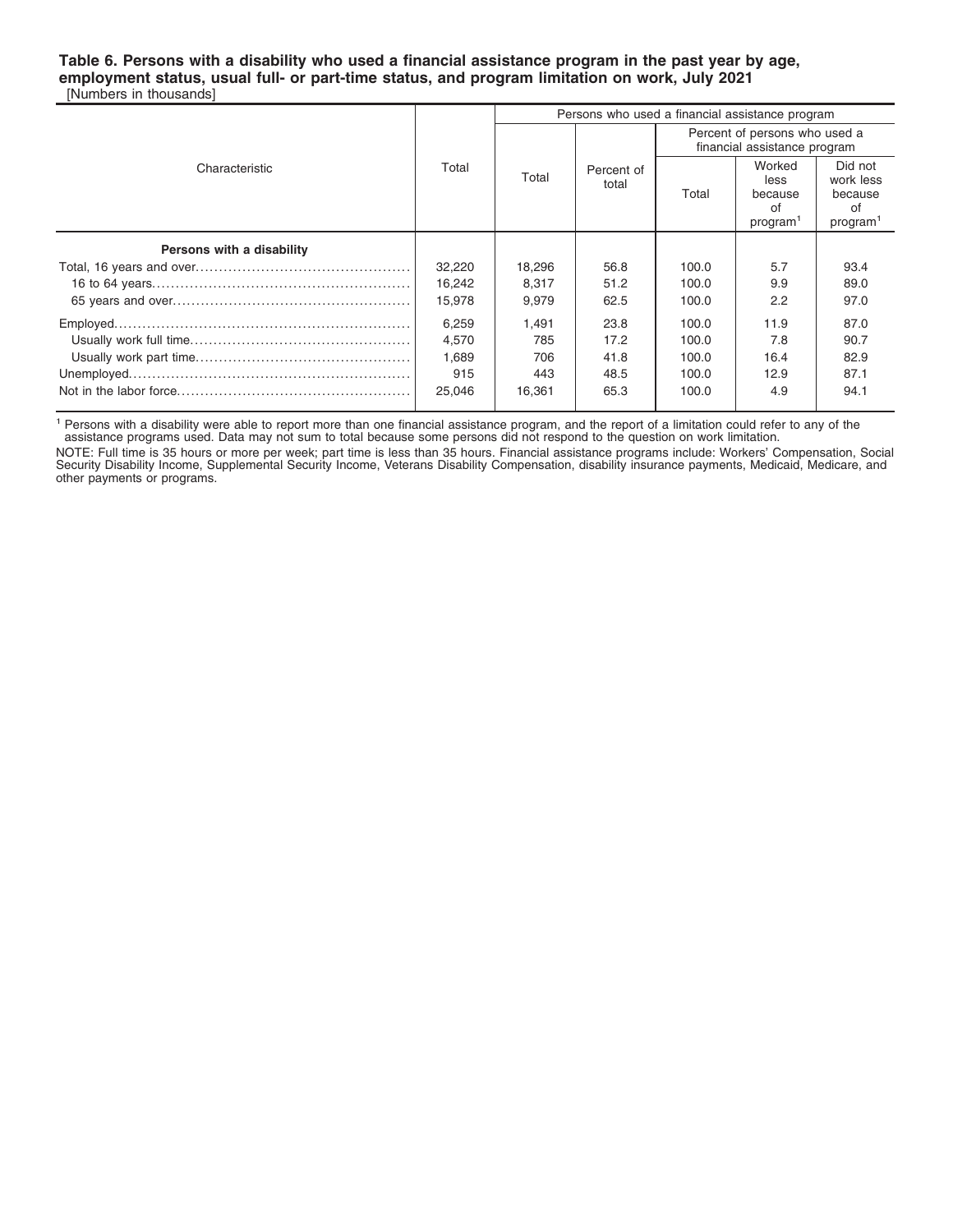### **Table 7. Employed persons with a disability by age, sex, and level of disability-related difficulty in completing current work duties, July 2021**

[Numbers in thousands]

|                           | Total    | Percent of total employed by level of difficulty |               |                        |                        |                      |  |
|---------------------------|----------|--------------------------------------------------|---------------|------------------------|------------------------|----------------------|--|
| Characteristic            | employed | Total                                            | No difficulty | A little<br>difficulty | Moderate<br>difficulty | Severe<br>difficulty |  |
| Persons with a disability |          |                                                  |               |                        |                        |                      |  |
|                           | 6,259    | 100.0                                            | 44.2          | 28.5                   | 20.4                   | 6.9                  |  |
|                           | 5.278    | 100.0                                            | 42.6          | 29.7                   | 20.5                   | 7.2                  |  |
|                           | 981      | 100.0                                            | 52.5          | 22.5                   | 19.6                   | 5.4                  |  |
|                           | 3,360    | 100.0                                            | 47.6          | 28.2                   | 18.9                   | 5.3                  |  |
|                           | 2.899    | 100.0                                            | 40.3          | 28.9                   | 22.1                   | 8.7                  |  |
|                           |          |                                                  |               |                        |                        |                      |  |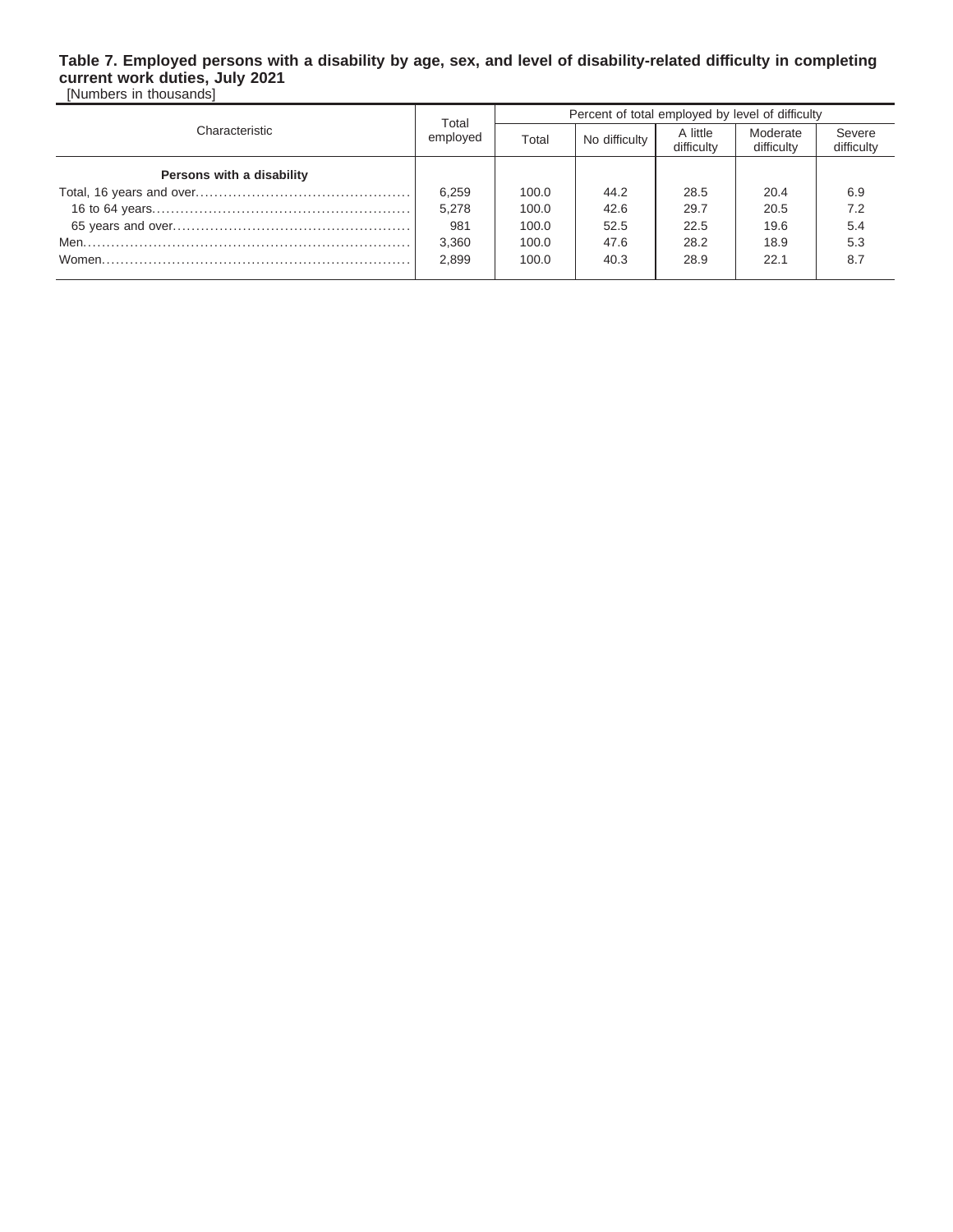### **Table 8. Employed persons who requested a change in their current workplace to help them do their job better by age, sex, and disability status, July 2021**

[Numbers in thousands]

|                            | Total    | Requested a change in current<br>workplace |                                 |  |
|----------------------------|----------|--------------------------------------------|---------------------------------|--|
| Characteristic             | employed | Total                                      | Percent<br>of total<br>employed |  |
| <b>TOTAL</b>               |          |                                            |                                 |  |
|                            | 154,946  | 10.931                                     | 7.1                             |  |
|                            | 145,796  | 10.406                                     | 7.1                             |  |
|                            | 9,149    | 525                                        | 5.7                             |  |
|                            | 82,640   | 5,134                                      | 6.2                             |  |
|                            | 72,306   | 5.797                                      | 8.0                             |  |
| Persons with a disability  |          |                                            |                                 |  |
|                            | 6,259    | 905                                        | 14.5                            |  |
|                            | 5,278    | 823                                        | 15.6                            |  |
|                            | 981      | 82                                         | 8.4                             |  |
|                            | 3,360    | 374                                        | 11.1                            |  |
|                            | 2.899    | 530                                        | 18.3                            |  |
| Persons with no disability |          |                                            |                                 |  |
|                            | 148,687  | 10,026                                     | 6.7                             |  |
|                            | 140,518  | 9.584                                      | 6.8                             |  |
|                            | 8,168    | 443                                        | 5.4                             |  |
|                            | 79,279   | 4.760                                      | 6.0                             |  |
|                            | 69,408   | 5,266                                      | 7.6                             |  |

NOTE: Data on people who requested a change in their current workplace are restricted to those who also provided a response about the type of<br>change requested. A relatively small number of people who did not specify the ty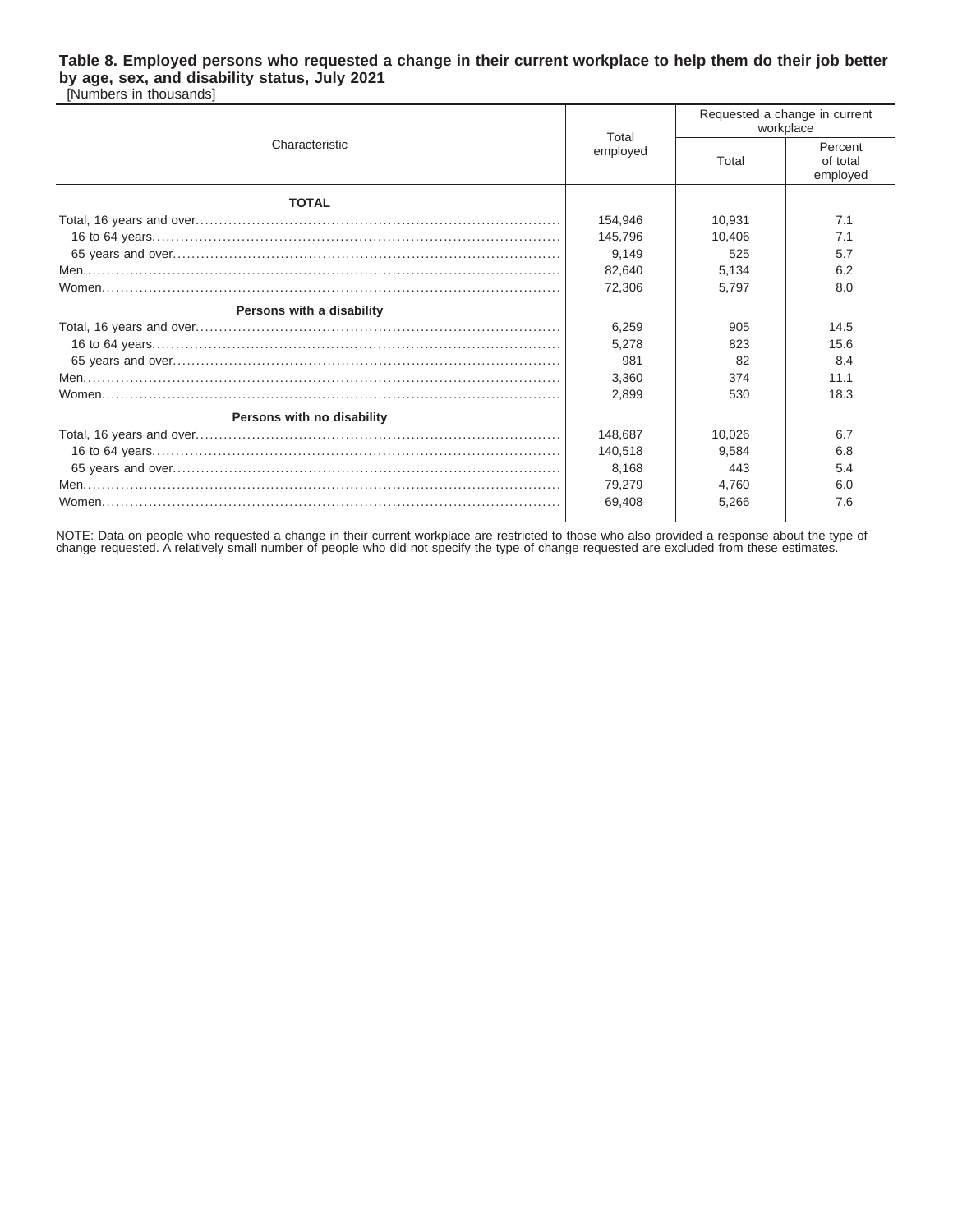**Table 9. Employed persons who requested a change in their current workplace to help them do their job better by age, sex, disability status, and type of change requested, July 2021** [Numbers in thousands]

|                            |                                                               |                                 |                                            |                                          |                                                              | Percent of total by type of change requested                  |                                                              |                                                                 |          |       |
|----------------------------|---------------------------------------------------------------|---------------------------------|--------------------------------------------|------------------------------------------|--------------------------------------------------------------|---------------------------------------------------------------|--------------------------------------------------------------|-----------------------------------------------------------------|----------|-------|
| Characteristic             | Total who<br>requested a<br>change in<br>current<br>workplace | New or<br>modified<br>equipment | Physical<br>changes<br>to the<br>workplace | Policy<br>changes<br>to the<br>workplace | Work<br>tasks.<br>job<br>struc-<br>ture, or<br>sched-<br>ule | Changes in<br>communi-<br>cation or<br>information<br>sharing | Changes<br>to<br>comply<br>with<br>reli-<br>gious<br>beliefs | Accommo-<br>dations for<br>family or<br>personal<br>obligations | Training | Other |
| <b>TOTAL</b>               |                                                               |                                 |                                            |                                          |                                                              |                                                               |                                                              |                                                                 |          |       |
| Total, 16 years and over   | 10.931                                                        | 37.6                            | 13.1                                       | 18.7                                     | 40.2                                                         | 14.6                                                          | 1.1                                                          | 13.1                                                            | 9.2      | 15.4  |
| 16 to 64 years             | 10.406                                                        | 37.9                            | 12.9                                       | 18.5                                     | 40.3                                                         | 14.5                                                          | 1.0                                                          | 13.1                                                            | 9.5      | 15.5  |
| 65 years and over          | 525                                                           | 31.5                            | 17.9                                       | 21.4                                     | 37.6                                                         | 18.5                                                          | 2.3                                                          | 13.3                                                            | 4.2      | 14.4  |
| Men                        | 5,134                                                         | 43.0                            | 13.4                                       | 19.8                                     | 37.5                                                         | 15.4                                                          | 1.0                                                          | 11.9                                                            | 9.9      | 15.0  |
|                            | 5,797                                                         | 32.8                            | 12.8                                       | 17.6                                     | 42.6                                                         | 14.0                                                          | 1.2                                                          | 14.2                                                            | 8.6      | 15.9  |
| Persons with a disability  |                                                               |                                 |                                            |                                          |                                                              |                                                               |                                                              |                                                                 |          |       |
| Total, 16 years and over   | 905                                                           | 32.3                            | 13.9                                       | 12.3                                     | 43.2                                                         | 13.0                                                          | 0.5                                                          | 10.4                                                            | 9.1      | 19.9  |
| 16 to 64 years             | 823                                                           | 31.6                            | 13.2                                       | 12.4                                     | 45.2                                                         | 14.2                                                          | 0.6                                                          | 11.5                                                            | 9.5      | 19.9  |
| 65 years and over          | 82                                                            | 39.0                            | 21.3                                       | 10.9                                     | 23.6                                                         | 1.2                                                           |                                                              | $\overline{\phantom{0}}$                                        | 5.3      | 20.2  |
| Men                        | 374                                                           | 38.2                            | 10.8                                       | 9.9                                      | 34.2                                                         | 9.3                                                           | $\overline{\phantom{0}}$                                     | 6.1                                                             | 9.2      | 26.5  |
| Women                      | 530                                                           | 28.1                            | 16.1                                       | 13.9                                     | 49.6                                                         | 15.7                                                          | 0.9                                                          | 13.5                                                            | 9.1      | 15.2  |
| Persons with no disability |                                                               |                                 |                                            |                                          |                                                              |                                                               |                                                              |                                                                 |          |       |
| Total, 16 years and over   | 10,026                                                        | 38.1                            | 13.0                                       | 19.2                                     | 39.9                                                         | 14.8                                                          | 1.1                                                          | 13.4                                                            | 9.3      | 15.0  |
| 16 to 64 years             | 9,584                                                         | 38.5                            | 12.8                                       | 19.0                                     | 39.9                                                         | 14.5                                                          | 1.0                                                          | 13.3                                                            | 9.5      | 15.1  |
| 65 years and over          | 443                                                           | 30.1                            | 17.3                                       | 23.3                                     | 40.2                                                         | 21.7                                                          | 2.8                                                          | 15.7                                                            | 4.0      | 13.3  |
| Men                        | 4,760                                                         | 43.4                            | 13.6                                       | 20.6                                     | 37.7                                                         | 15.9                                                          | 1.1                                                          | 12.3                                                            | 10.0     | 14.1  |
| Women                      | 5,266                                                         | 33.3                            | 12.5                                       | 18.0                                     | 41.9                                                         | 13.8                                                          | 1.2                                                          | 14.3                                                            | 8.6      | 15.9  |

NOTE: Data on people who requested a change in their current workplace are restricted to those who also provided a response about the type of<br>change requested. A relatively small number of people who did not specify the ty not meet publication criteria (values not shown where base is less than 75,000).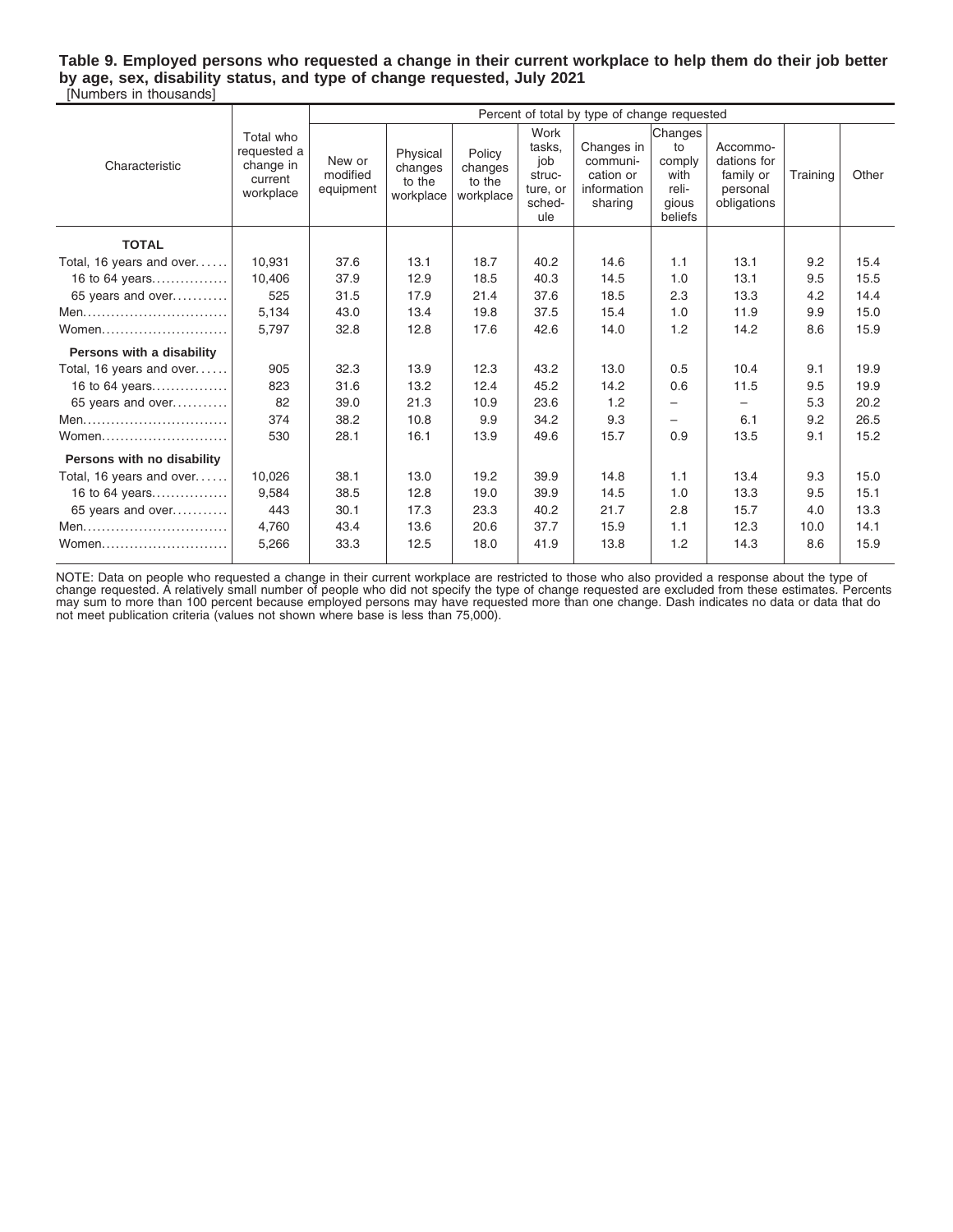### **Table 10. Employed persons by typical commute to work and disability status, July 2021**

[Percent distribution]

| Characteristic                                | Total   | Persons with a<br>disability | Persons with<br>no disability |
|-----------------------------------------------|---------|------------------------------|-------------------------------|
|                                               | 154.946 | 6,259                        | 148.687                       |
| Percent of employed persons by commute method |         |                              |                               |
|                                               | 100.0   | 100.0                        | 100.0                         |
|                                               | 1.8     | 2.6                          | 1.7                           |
|                                               | 0.1     | 0.7                          | 0.1                           |
|                                               | 1.7     | 0.8                          | 1.8                           |
|                                               | 0.3     | 0.1                          | 0.3                           |
|                                               | 77.6    | 73.1                         | 77.8                          |
|                                               | 2.4     | 4.8                          | 2.3                           |
|                                               | 1.0     | 0.9                          | 1.0                           |
|                                               | 0.6     | 0.6                          | 0.6                           |
|                                               | 1.8     | 2.6                          | 1.8                           |
|                                               | 2.0     | 3.0                          | 1.9                           |
|                                               | 13.1    | 12.5                         | 13.1                          |

NOTE: The percent using each commuting method may sum to more than 100 percent because employed persons may have reported more than one method.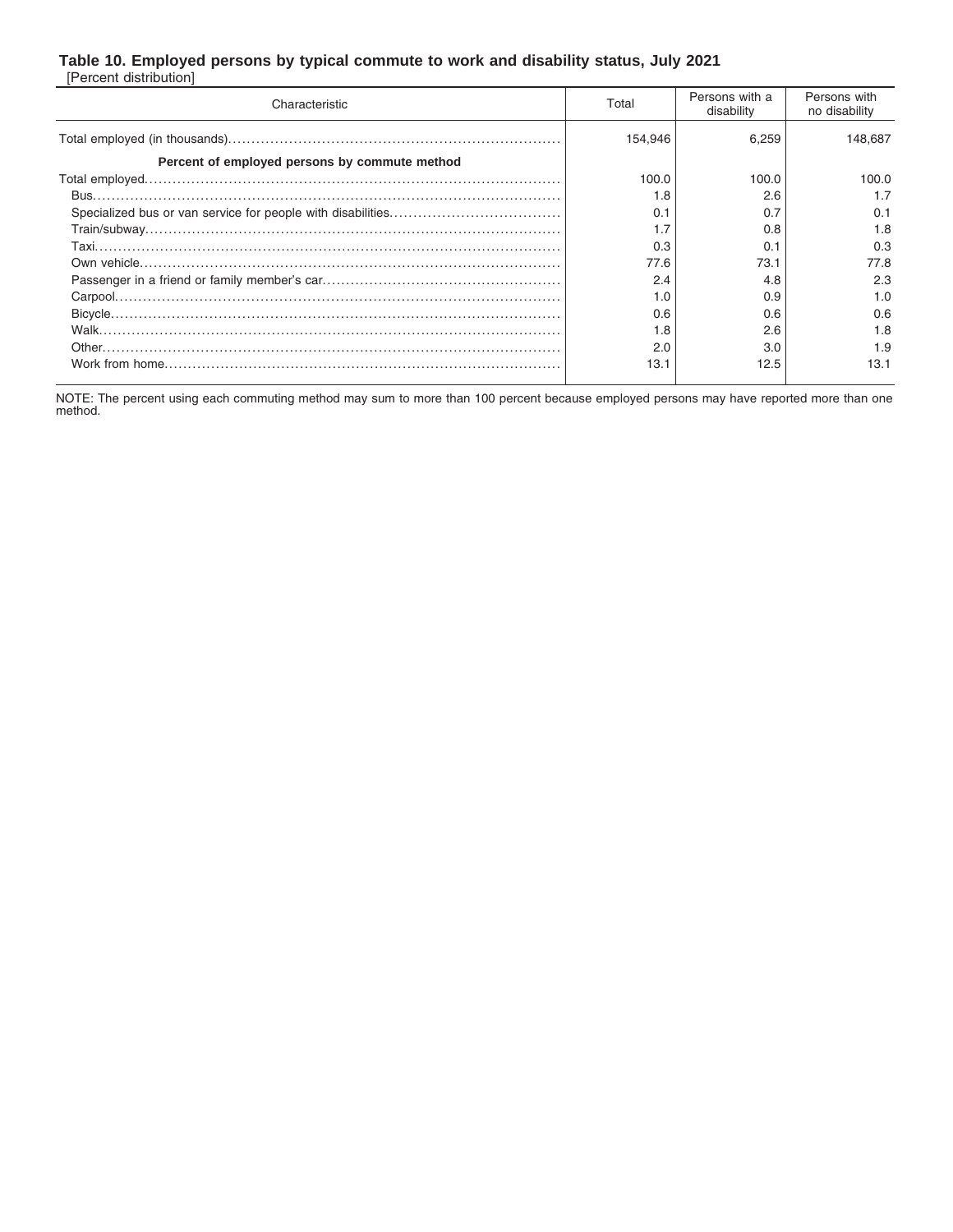#### **Table 11. Employed persons who worked at home by age, sex, educational attainment, and disability status, July 2021** [Numbers in thousands]

|                            |                   | Worked at home |                                 |  |  |
|----------------------------|-------------------|----------------|---------------------------------|--|--|
| Characteristic             | Total<br>employed | Number         | Percent of<br>total<br>employed |  |  |
| <b>TOTAL</b>               |                   |                |                                 |  |  |
|                            | 154,946           | 47,611         | 30.7                            |  |  |
|                            | 145.796           | 44.061         | 30.2                            |  |  |
|                            | 9,149             | 3,550          | 38.8                            |  |  |
|                            | 82,640            | 23,507         | 28.4                            |  |  |
|                            | 72,306            | 24,104         | 33.3                            |  |  |
|                            | 134,350           | 45,475         | 33.8                            |  |  |
|                            | 8,152             | 607            | 7.4                             |  |  |
|                            | 31,826            | 4,394          | 13.8                            |  |  |
|                            | 34,255            | 8,701          | 25.4                            |  |  |
|                            | 60,116            | 31,773         | 52.9                            |  |  |
| Persons with a disability  |                   |                |                                 |  |  |
|                            | 6,259             | 1,937          | 30.9                            |  |  |
|                            | 5,278             | 1,563          | 29.6                            |  |  |
|                            | 981               | 374            | 38.1                            |  |  |
|                            | 3,360             | 901            | 26.8                            |  |  |
|                            | 2,899             | 1,036          | 35.7                            |  |  |
|                            | 5,638             | 1,883          | 33.4                            |  |  |
|                            | 390               | 24             | 6.0                             |  |  |
|                            | 1,605             | 301            | 18.7                            |  |  |
|                            | 1,782             | 519            | 29.1                            |  |  |
|                            | 1,860             | 1,040          | 55.9                            |  |  |
| Persons with no disability |                   |                |                                 |  |  |
|                            | 148,687           | 45,675         | 30.7                            |  |  |
|                            | 140,518           | 42,498         | 30.2                            |  |  |
|                            | 8,168             | 3,177          | 38.9                            |  |  |
|                            | 79,279            | 22,606         | 28.5                            |  |  |
|                            | 69,408            | 23,068         | 33.2                            |  |  |
|                            | 128,712           | 43,592         | 33.9                            |  |  |
|                            | 7,762             | 583            | 7.5                             |  |  |
|                            | 30,221            | 4,093          | 13.5                            |  |  |
|                            | 32,473            | 8,183          | 25.2                            |  |  |
|                            | 58,256            | 30,733         | 52.8                            |  |  |
|                            |                   |                |                                 |  |  |

<sup>1</sup> Includes persons with a high school diploma or equivalent.

<sup>2</sup> Includes persons with bachelor's, master's, professional, and doctoral degrees.

NOTE: Persons who worked at home include those who responded that they work at home when asked about their typical commute and those who responded yes when asked if they do any work at home for their job or business.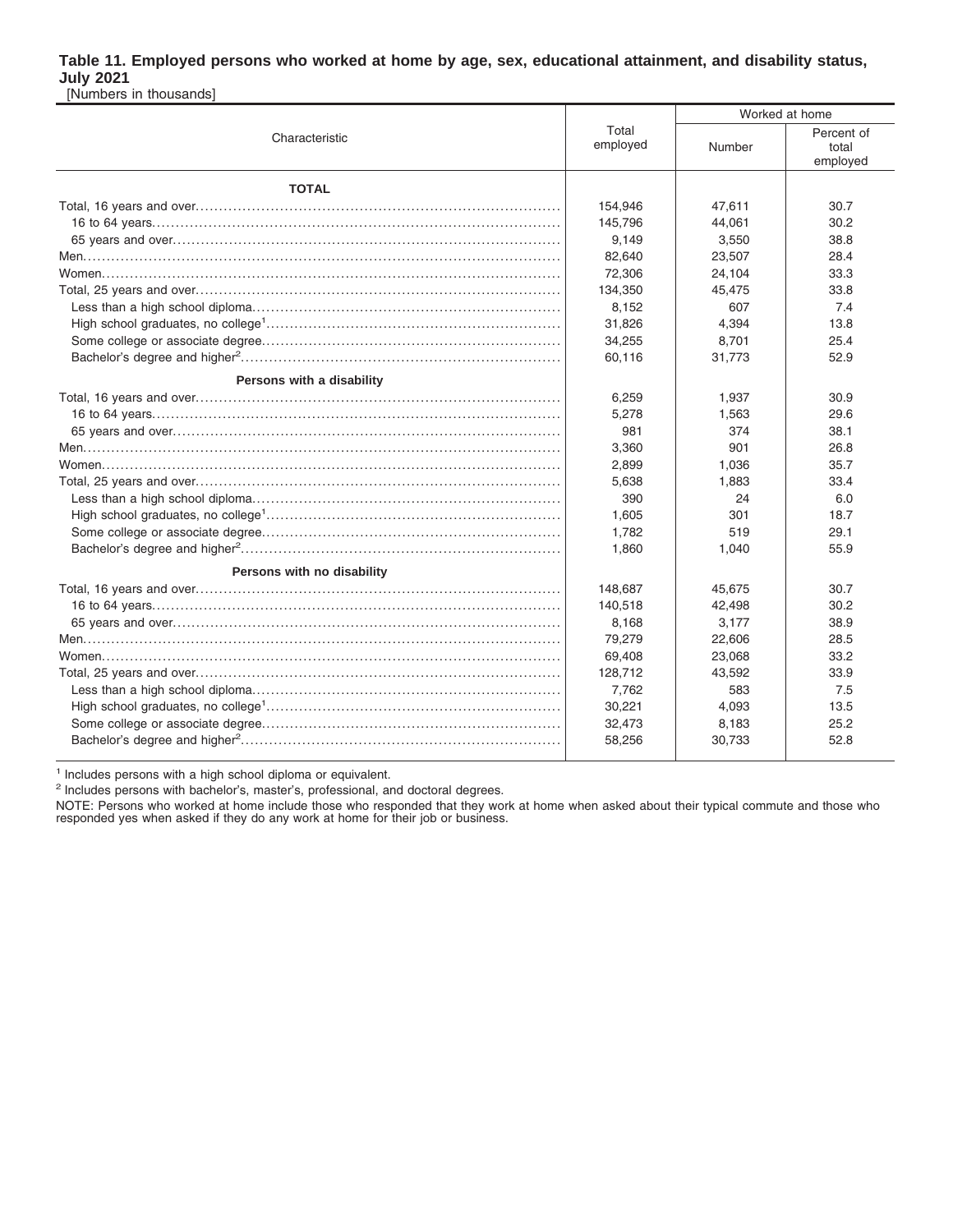#### **Table 12. Employed persons with flexible work hours by age, sex, educational attainment, and disability status, July 2021** [Numbers in thousands]

|                            |                   | Flexible work hours |                                 |  |  |
|----------------------------|-------------------|---------------------|---------------------------------|--|--|
| Characteristic             | Total<br>employed | Number              | Percent of<br>total<br>employed |  |  |
| <b>TOTAL</b>               |                   |                     |                                 |  |  |
|                            | 154,946           | 59,936              | 38.7                            |  |  |
|                            | 145,796           | 55,095              | 37.8                            |  |  |
|                            | 9,149             | 4,841               | 52.9                            |  |  |
|                            | 82,640            | 32,433              | 39.2                            |  |  |
|                            | 72,306            | 27,503              | 38.0                            |  |  |
|                            | 134,350           | 53,760              | 40.0                            |  |  |
|                            | 8,152             | 2,103               | 25.8                            |  |  |
|                            | 31,826            | 9,523               | 29.9                            |  |  |
|                            | 34,255            | 12,800              | 37.4                            |  |  |
|                            | 60,116            | 29,335              | 48.8                            |  |  |
| Persons with a disability  |                   |                     |                                 |  |  |
|                            | 6,259             | 2,842               | 45.4                            |  |  |
|                            | 5,278             | 2,274               | 43.1                            |  |  |
|                            | 981               | 568                 | 57.9                            |  |  |
|                            | 3,360             | 1,473               | 43.8                            |  |  |
|                            | 2,899             | 1,369               | 47.2                            |  |  |
|                            | 5,638             | 2,587               | 45.9                            |  |  |
|                            | 390               | 129                 | 33.0                            |  |  |
|                            | 1,605             | 661                 | 41.2                            |  |  |
|                            | 1,782             | 782                 | 43.9                            |  |  |
|                            | 1,860             | 1,015               | 54.6                            |  |  |
| Persons with no disability |                   |                     |                                 |  |  |
|                            | 148,687           | 57,095              | 38.4                            |  |  |
|                            | 140,518           | 52,821              | 37.6                            |  |  |
|                            | 8,168             | 4,274               | 52.3                            |  |  |
|                            | 79,279            | 30,960              | 39.1                            |  |  |
|                            | 69,408            | 26,135              | 37.7                            |  |  |
|                            | 128,712           | 51,173              | 39.8                            |  |  |
|                            | 7,762             | 1,974               | 25.4                            |  |  |
|                            | 30,221            | 8,862               | 29.3                            |  |  |
|                            | 32,473            | 12,017              | 37.0                            |  |  |
|                            | 58,256            | 28,320              | 48.6                            |  |  |
|                            |                   |                     |                                 |  |  |

<sup>1</sup> Includes persons with a high school diploma or equivalent.

<sup>2</sup> Includes persons with bachelor's, master's, professional, and doctoral degrees.

NOTE: Flexible work hours allow employed persons to vary or make changes in the time they begin and end work.